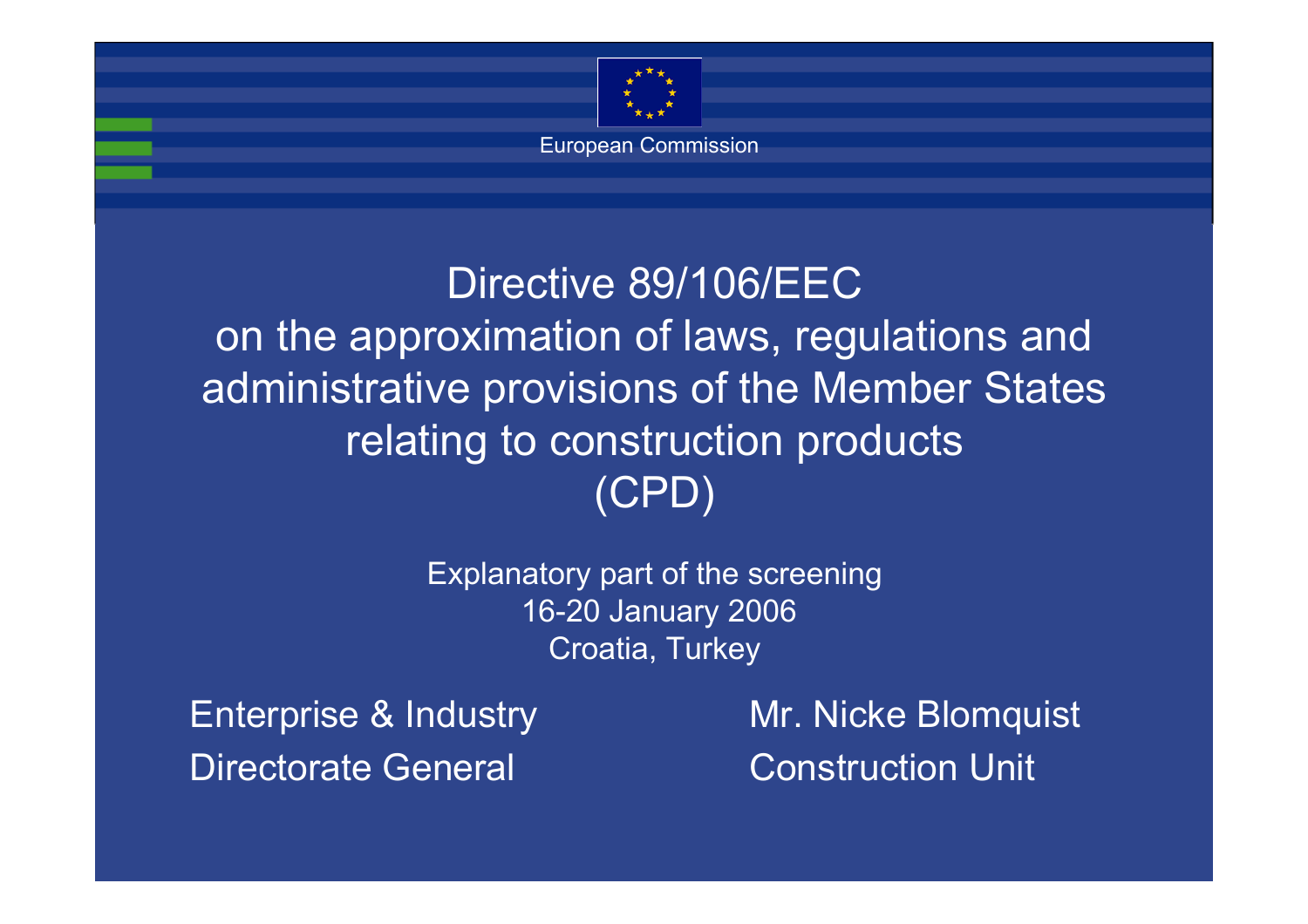# CPD Implementation

#### • **CPD transposition**

National legislation / regulation / standards / etc

#### • **Full national CPD implementation**

- Infrastructure to be set up
	- Notified Bodies
	- Committees and Networks
- Tasks to be distributed between parties
- Procedures to be established

#### • **Participation in European Co-operation**

Nominations / appointments of experts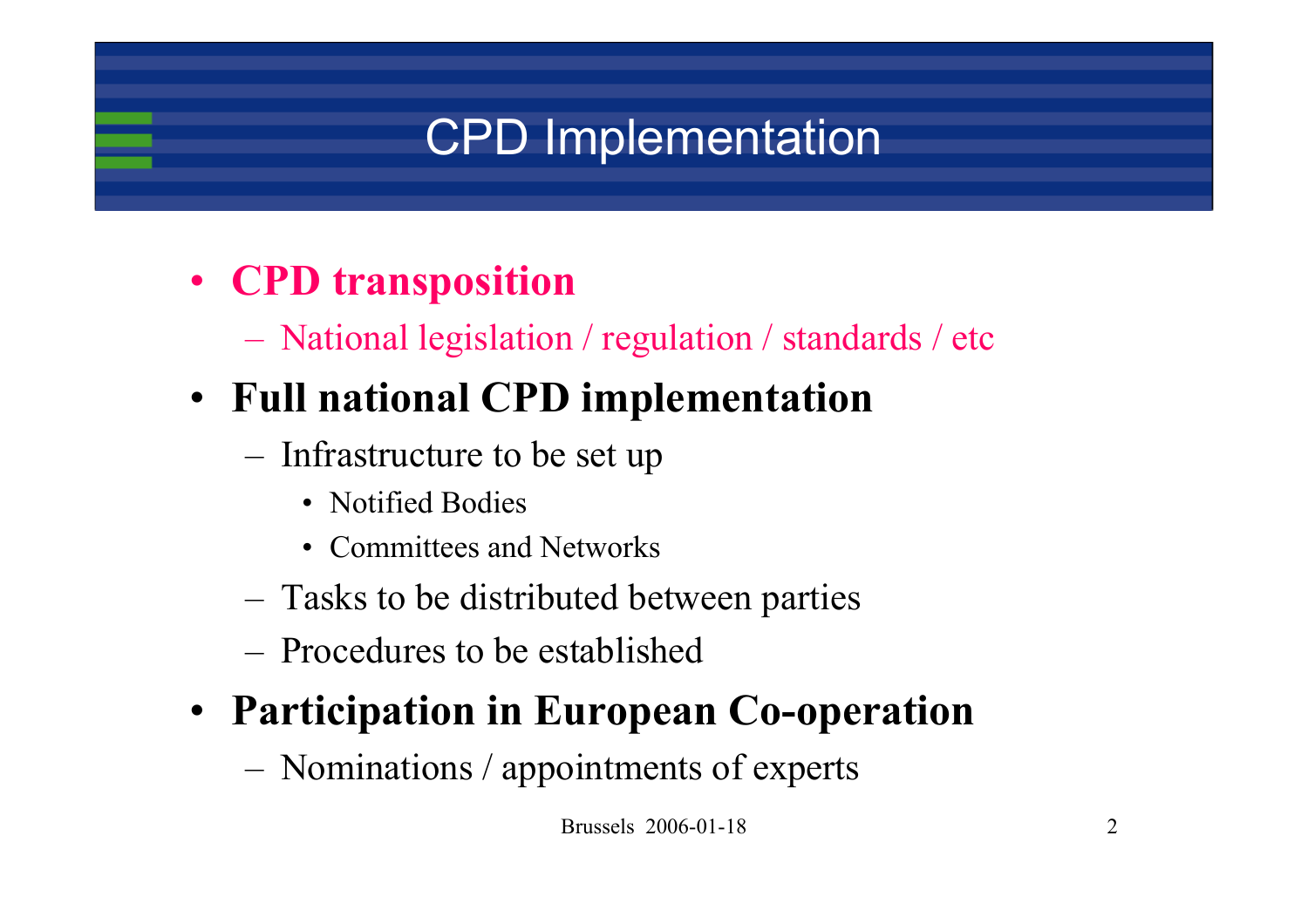#### CPD

- **Directive 89/106/EEC as amended by**
- **Directive 93/68/EEC**
- Interpretative Documents
- Guidance papers A M
- 84 EC Decisions
- Mandates 42 to CEN,  $\sim$ 35 to EOTA
- $\sim$  250 hEN +  $\sim$ 1.500 supporting EN
- ~30 ETAG
- $\bullet~\sim$ 450 ETA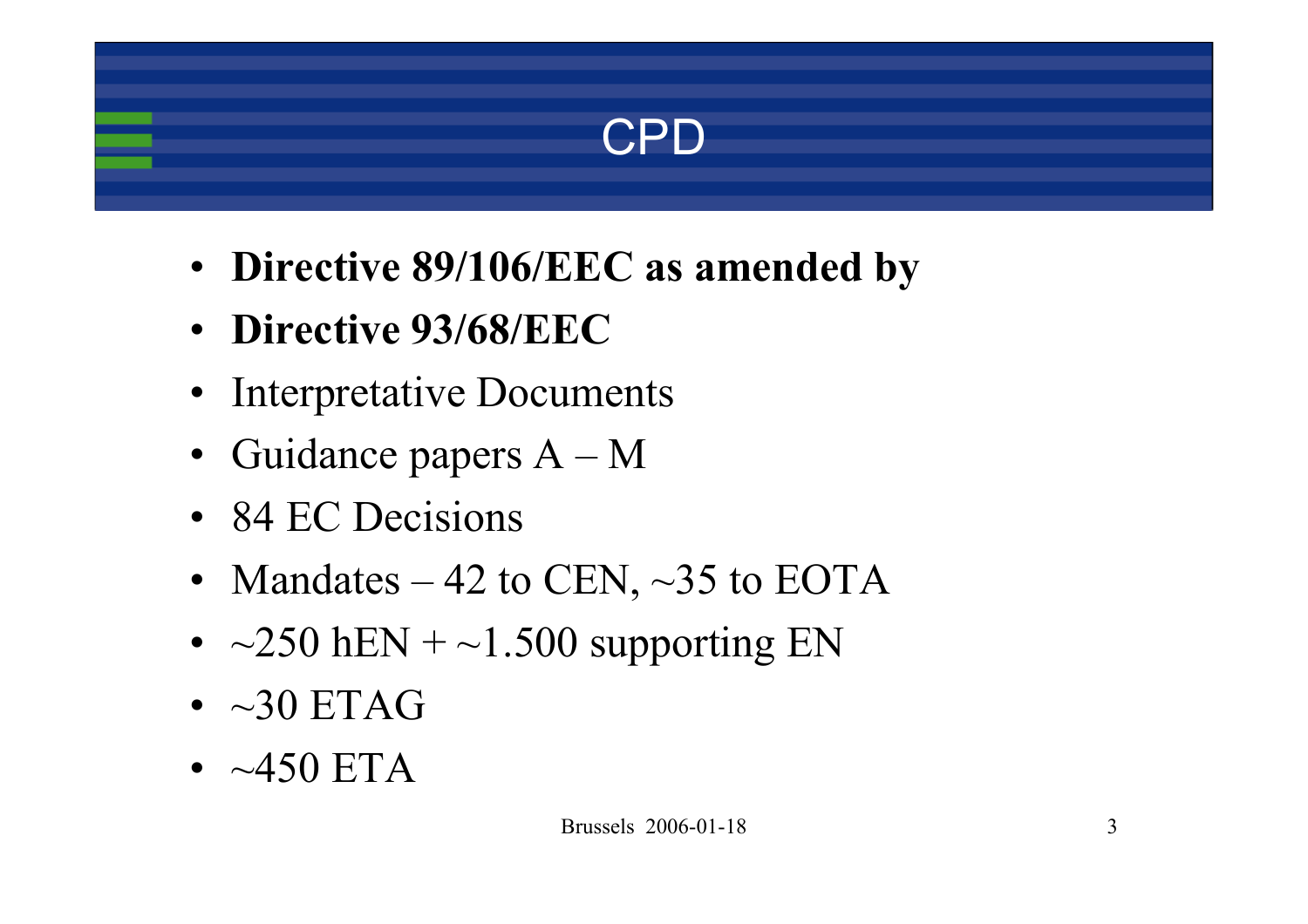### CPD transposition I

• Be aware of CPD deviating from the principles of the New Approach

• Possible problems if CPD related legislation is put under horizontal New Approach Legislation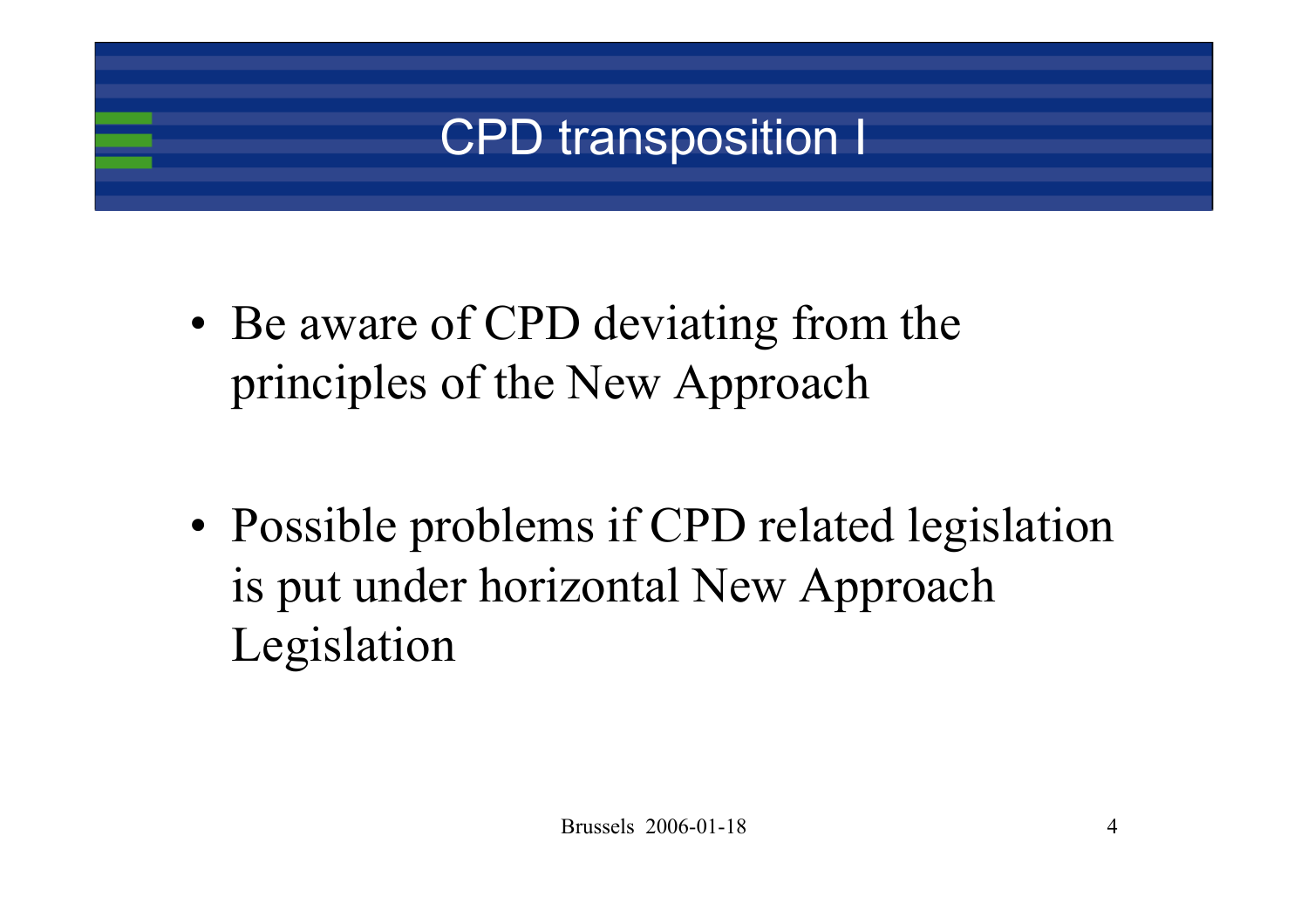## CPD transposition II

- Definitions
- Special features of the CPD
- Transpose those Articles addressing Member States as obligations
- Tasks for the Commission, CEN, EOTA etc may be taken in for information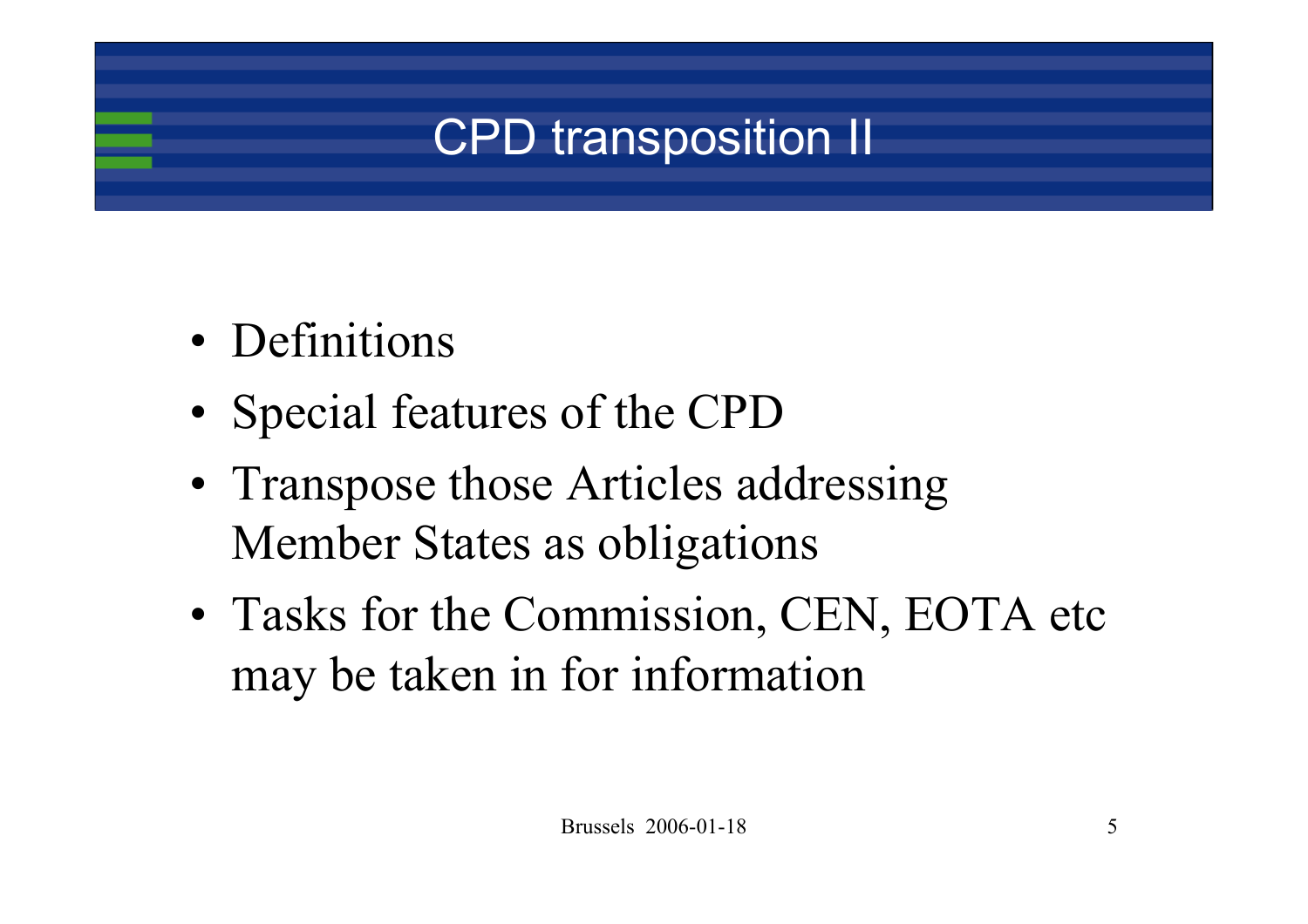#### The CPDA complex New Approach Directive I

- Harmonizing AoC procedures, test methods and product declarations
	- NOT harmonizing regulation as such
- Essential Requirements form a frame work for national regulation on construction **works** NOT on products
- Regulation on design and execution of works remains a national competence, different safety levels allowed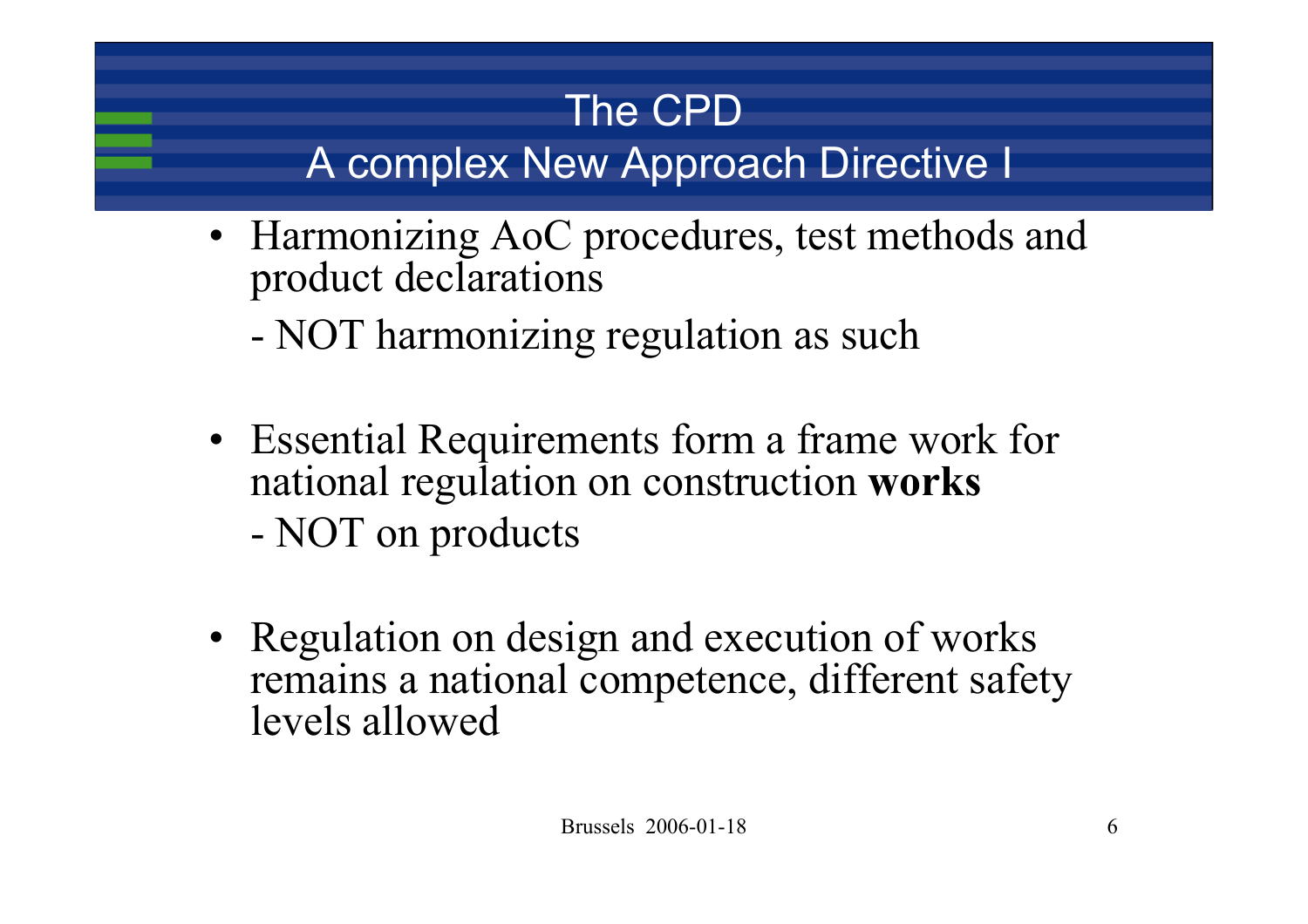### The CPDA complex New Approach Directive II

- Harmonised Technical Specifications on products are de facto mandatory
	- -NO other way to reach CE marking

• CPD will enter into force step by step following the availability of technical specifications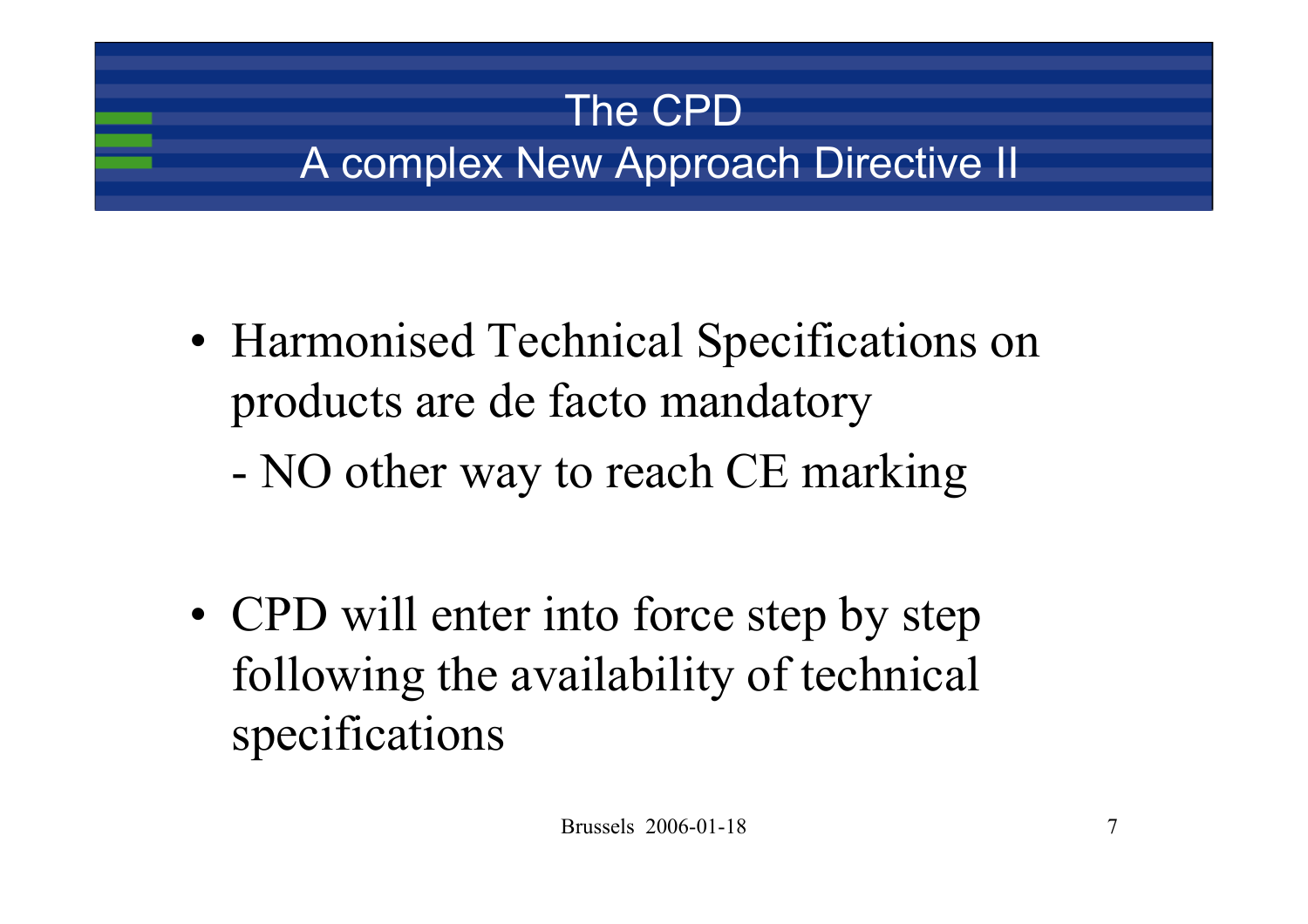## CPD Chapter I +Annex I

- Field of application
- Definitions
- Requirements
- Technical specifications
- Free movement of goods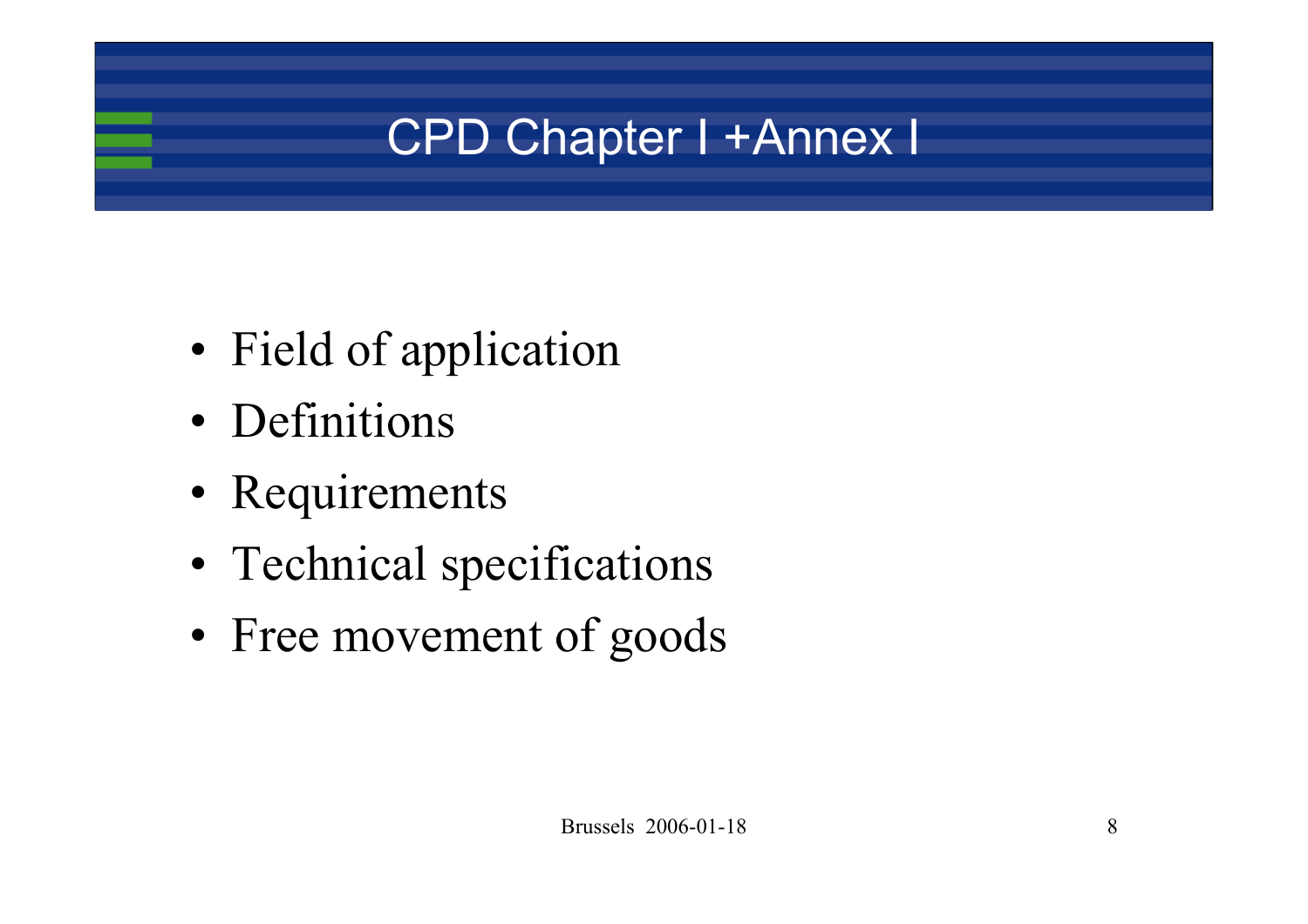#### Construction Products Directive 89/106/EEC (CPD)

- Construction product ... any product which is produced for **incorporation in a permanent manner in construction works**, including both buildings and civil engineering works (CPD Art 1.2)
- Member States shall …ensure …that … products … be **placed on the market only if they are fit for their intended use** ... (CPD Art2.2)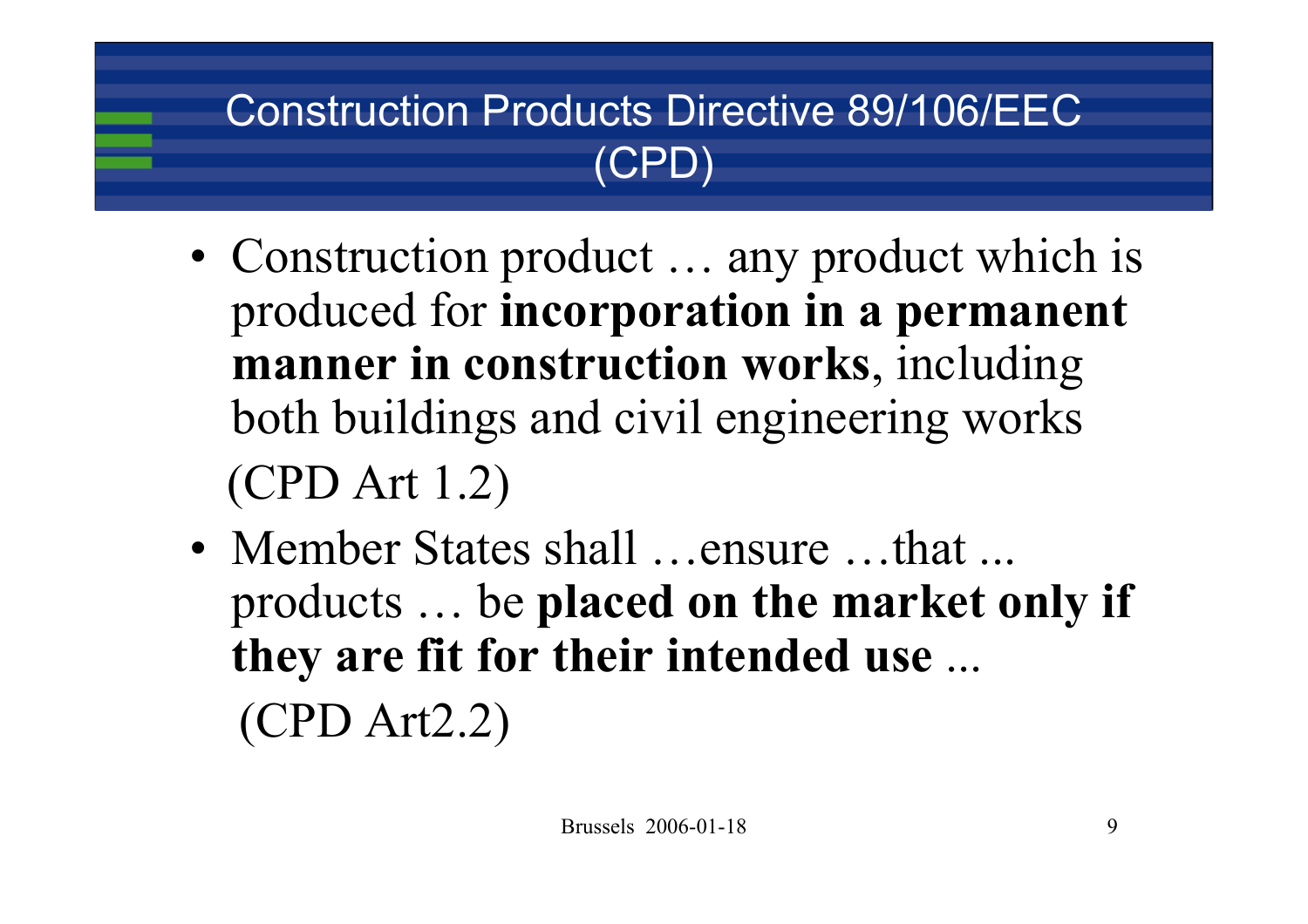#### Essential Requirements on Construction Works

- Mechanical Resistance and Stability
- Safety in Case of Fire
- Hygiene, Health and the Environment
- Safety in Use
- Protection against Noise
- Energy Economy and Heat Retention

At Annex I of the CPD

Elaborated in Interpretative Documents (OJ C 62 28.2.94 p.01)

Brussels 2006-01-18 10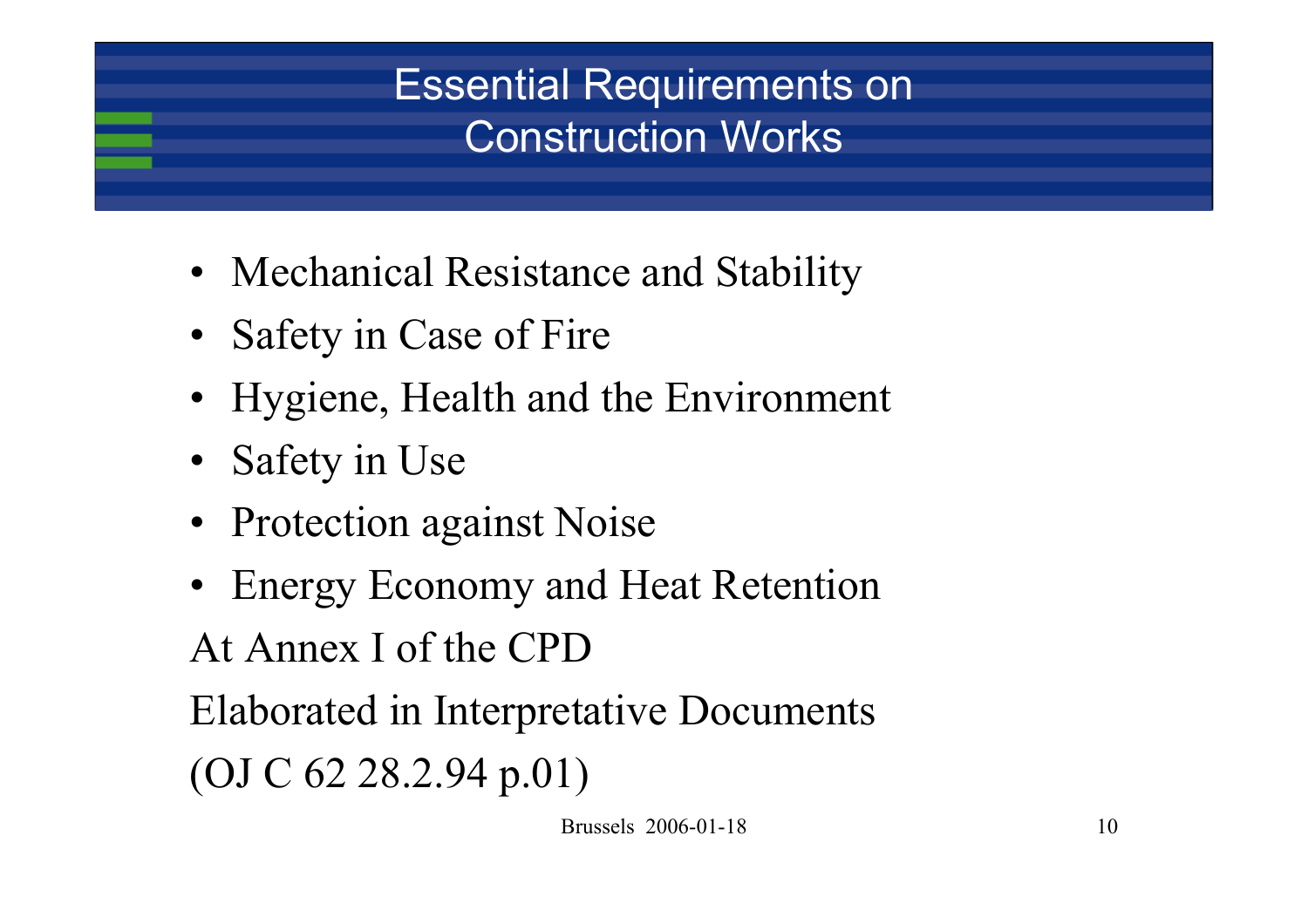## Technical Specifications

- European Harmonized Standards (hEN)
- European Technical Approvals (ETA)
- • Recognized National Technical Specifications – non so far
- •List of minor part products – none so far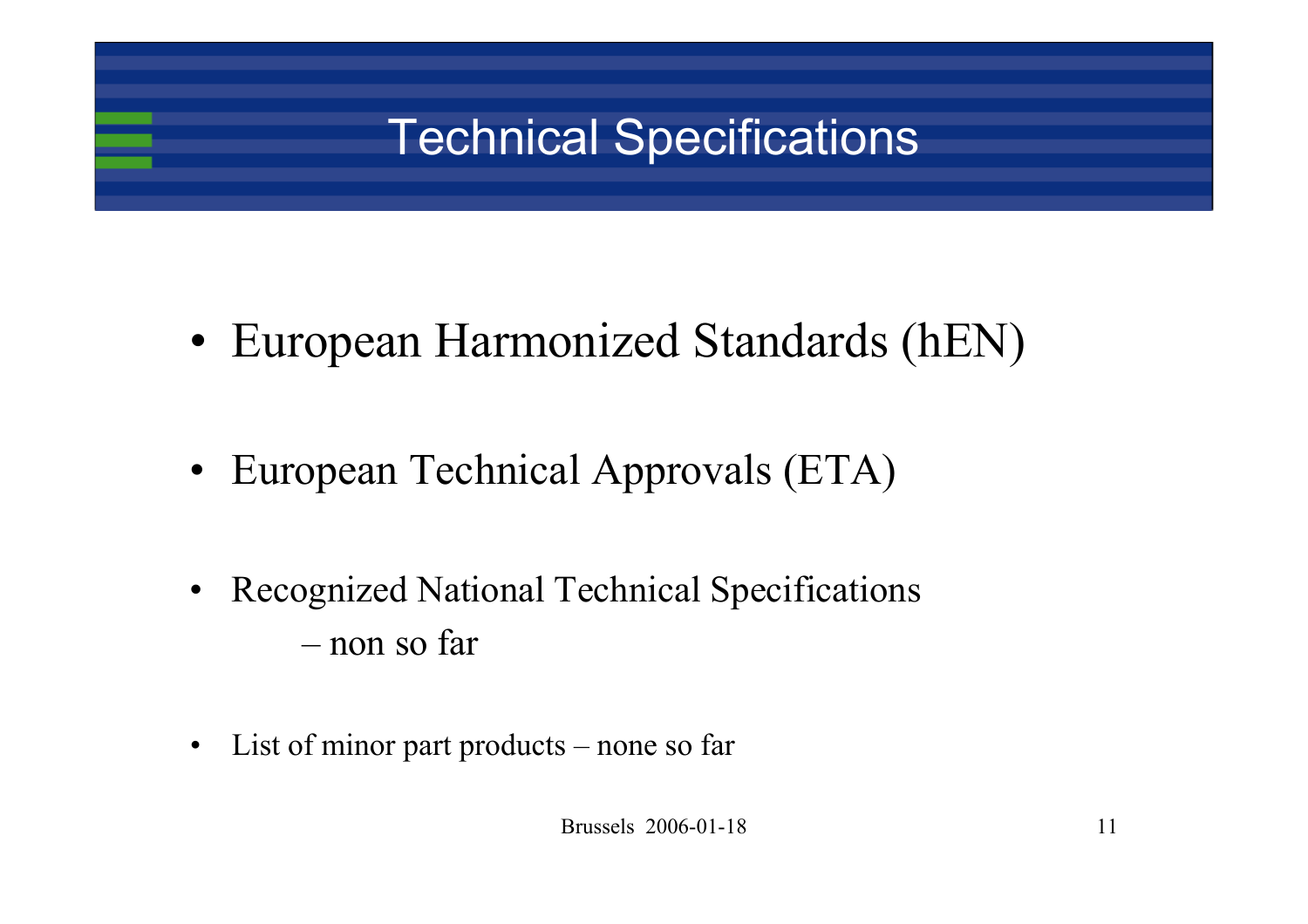### Free movement of goods

• "Member States shall not impede the free movement…."

(CPD Art 6.1)

- National rules apply until technical specifications are available (CPD Art 6.2)
- Classes and levels in IDs (CPD Art 6.3)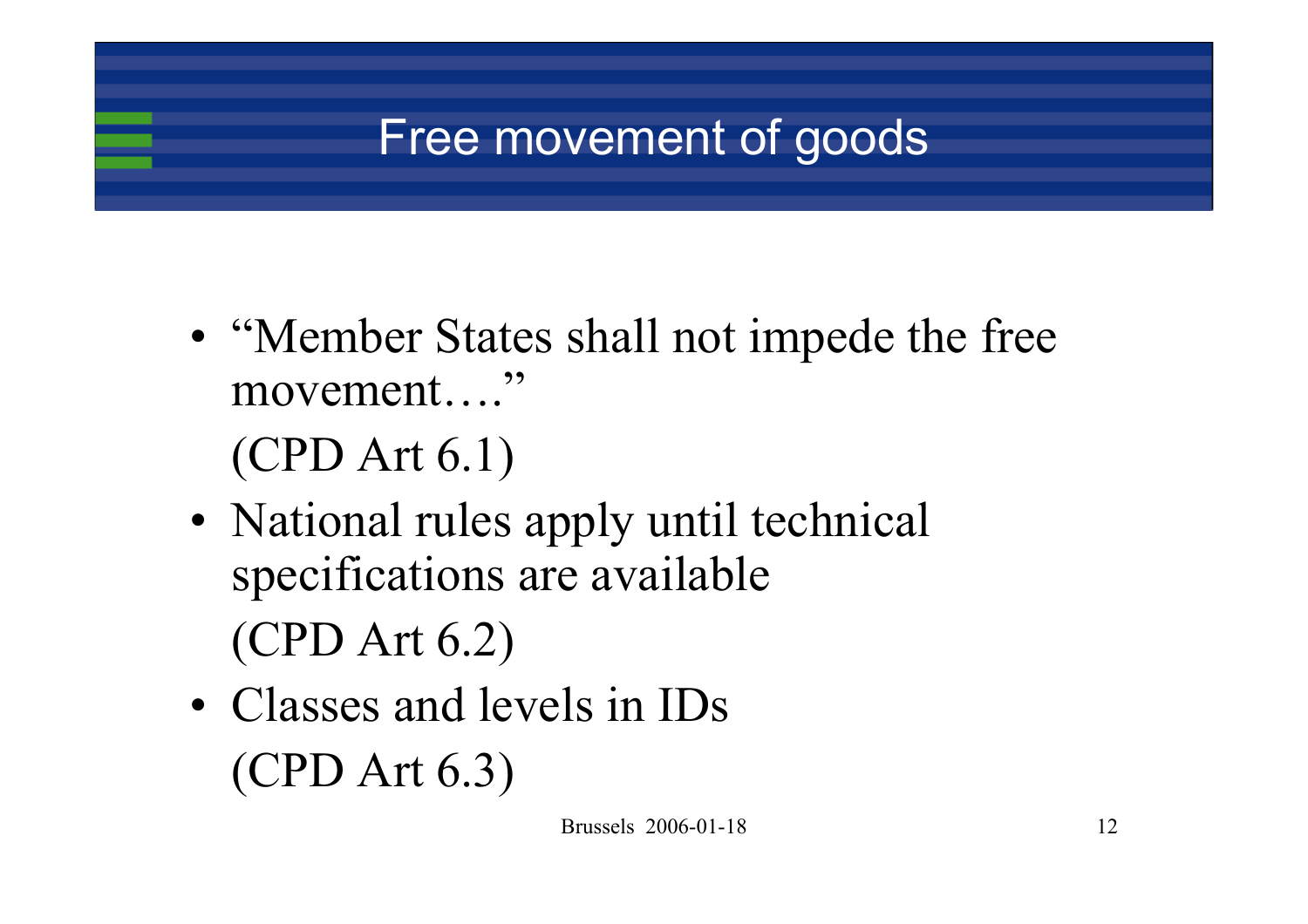## CPD Chapter II

#### Harmonized standards

- hENs on construction products are de facto mandatory
- Special mandating process consultations with Member States in SCC
- Mandates very detailed based on existing regulations in Member States
- EC Decision on Attestation of Conformity Procedures for each mandate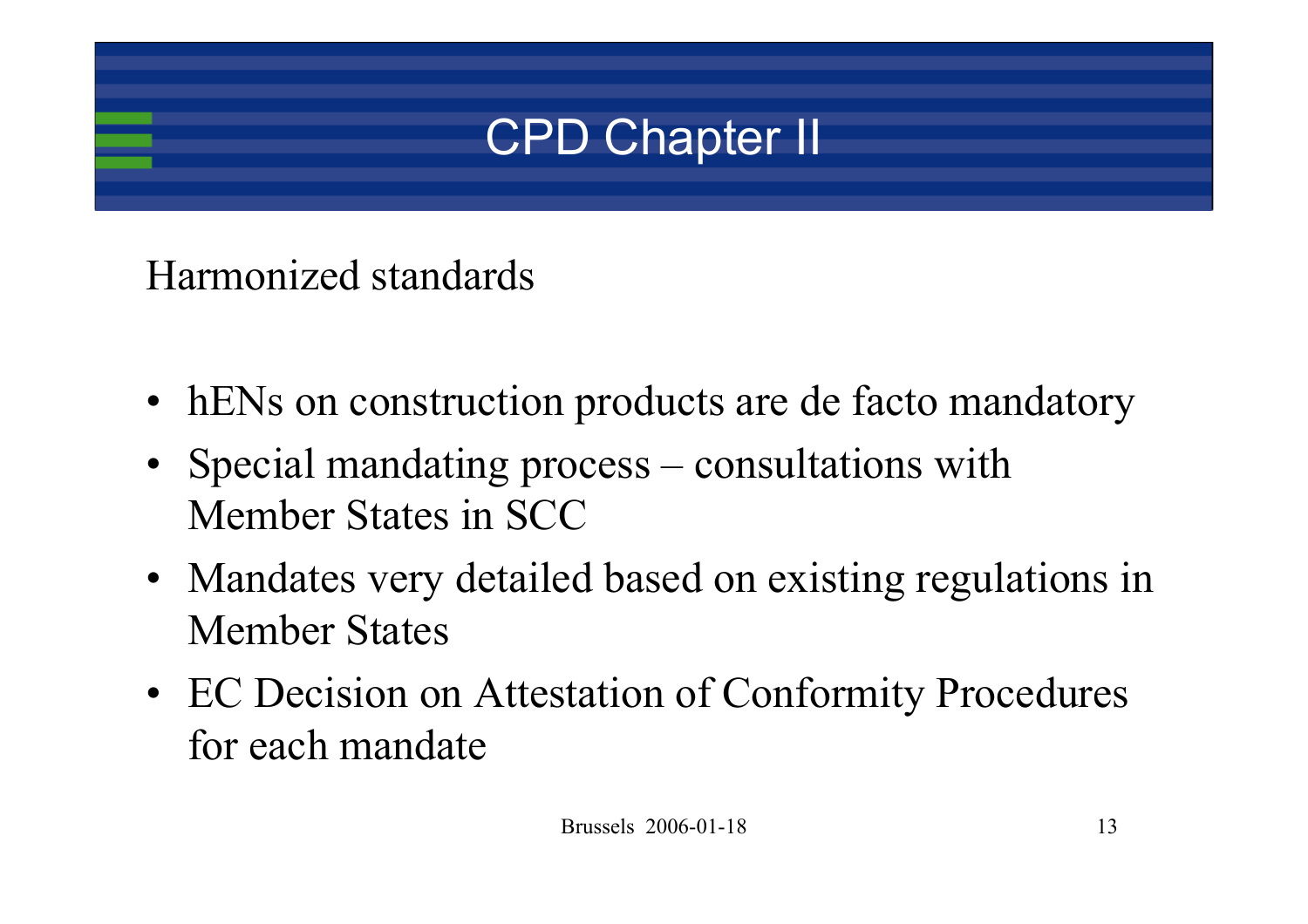#### Harmonized European Standards

- Shall be transposed into identical National Standards in Member States
- Translation of titles for publication in OJ
- Consolidated list of 252 hENs published in OJ C/319 on 14.12.2005
- $\sim$  500 hEN are expected +  $\sim$  1.500 supporting ENs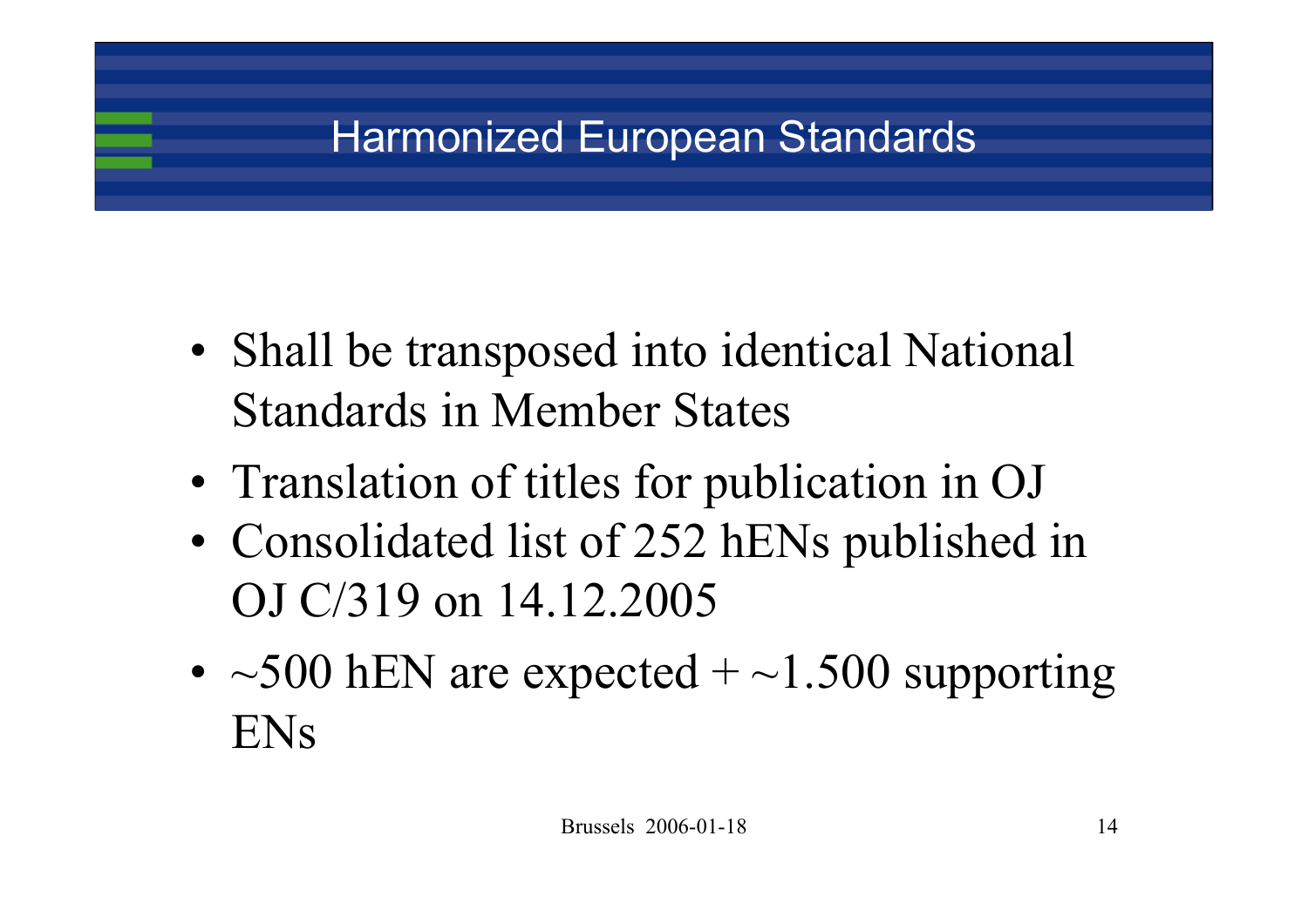## CPD Chapter III + Annex II

European Technical Approval (ETA)

- Specific for the CPD
- Guidelines (ETAG) prepared under mandate
- ETA under ETAG (CPD Art 11)
- ETA without ETAG (CPD Art 9.2)
- MS to notify **approval bodies** to the EC
- MS to publish ETAG
- Rules at Annex II Elaborated at EC Decision 94/23/EC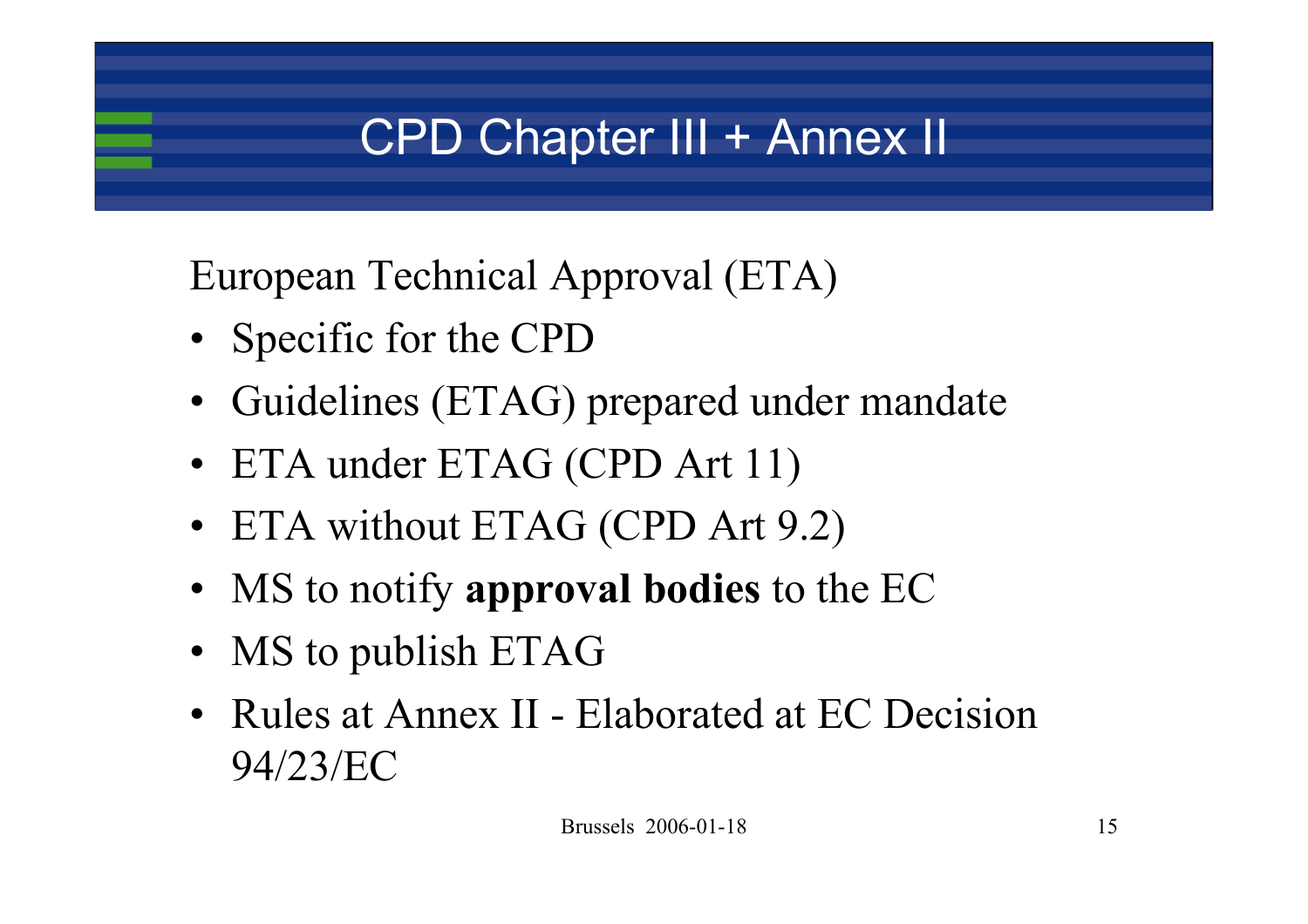### European Technical Approval

European Technical Approvals (ETAs) may be granted to products

- for which there are no hEN and non can be prepared for the time being (CPD Art 8.2 a)
- which differ significantly from harmonized standards (CPD Art 8.2 b)
- based on Guidelines for ETA (CPD Art 11)
- without guidelines (CPD Art 9.2)
- 29 ETAGs
- 444 ETAs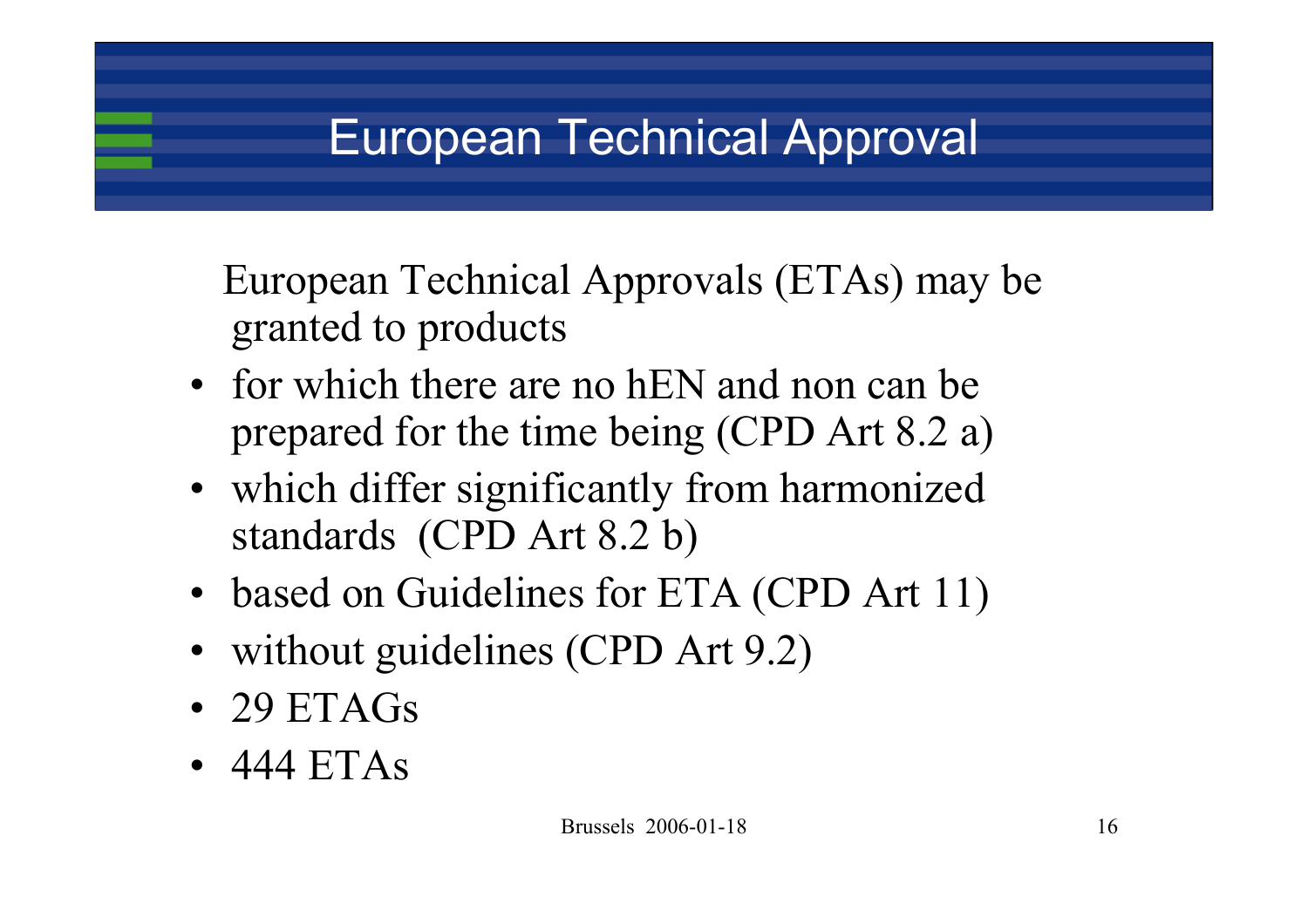

# Interpretative Documents (OJ C 62 28.2.94 p.01)

- Give concrete form to ERs
- Indicate classes and levels for each ER Only done for Fire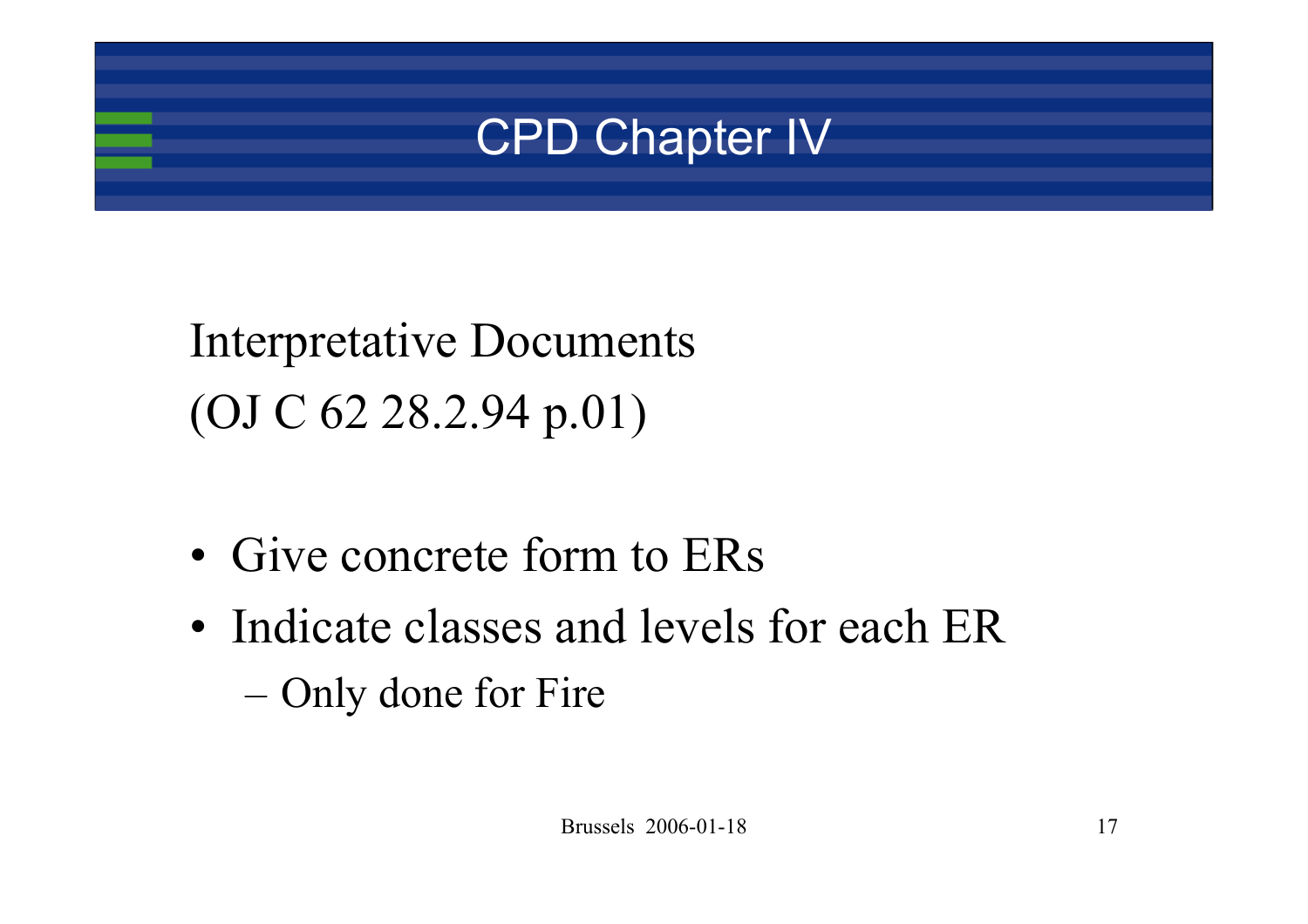### CPD Chapter V + Annex III

Attestation of Conformity

- Task of the manufacturer
- Methods  $\&$  systems at Annex III: 1 $\&$ 2
- CE marking at Annex III: 4
- Market surveillance (CPD Art 15)
- Clear distinction between:
	- AoC before putting the product on the market,
	- Market surveillance after the product has been put on the market.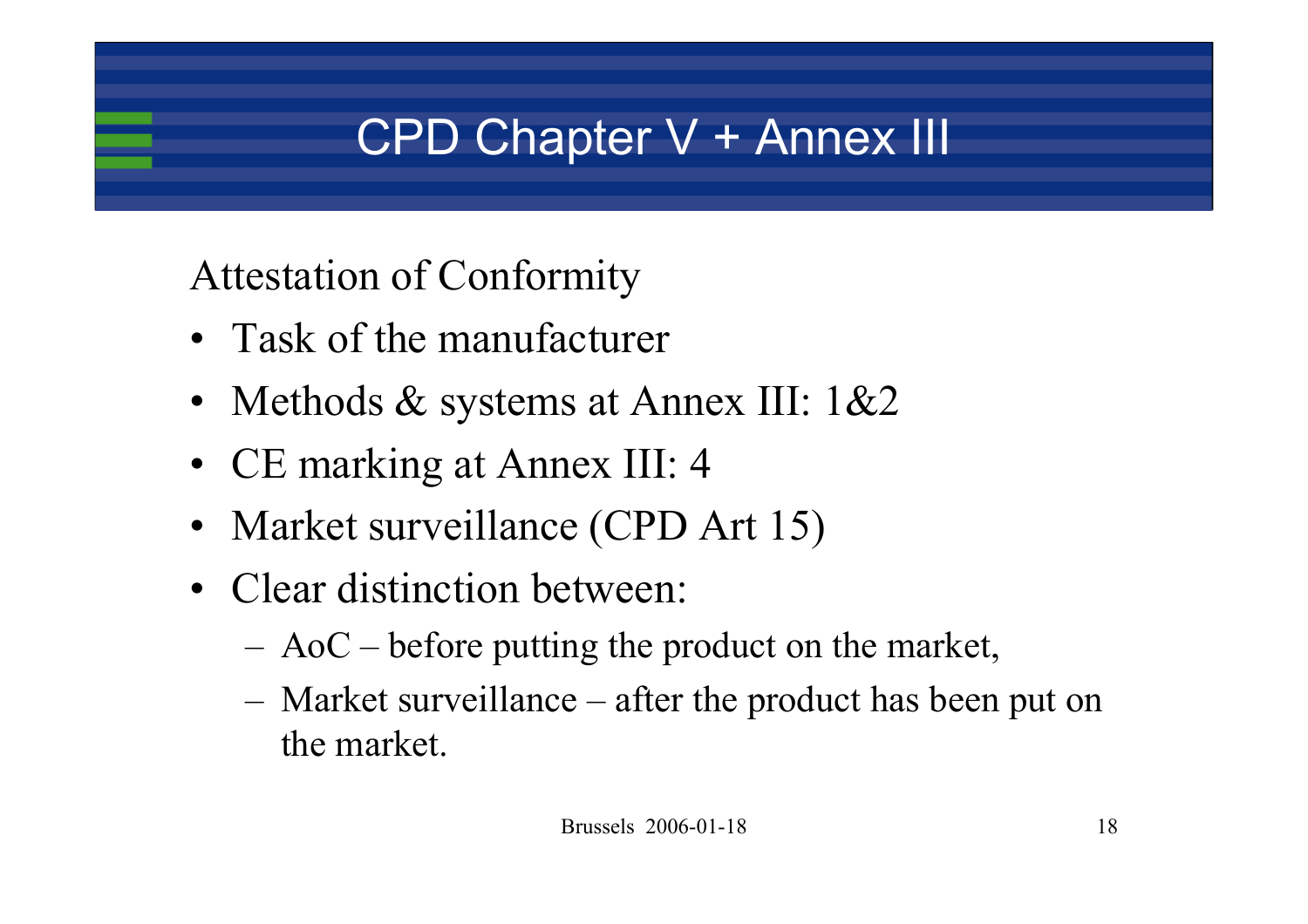#### Conformity Assessment Procedures

|                                                              | $1+$      | 1         | $2+$      | $\overline{2}$ | 3         | 4 |
|--------------------------------------------------------------|-----------|-----------|-----------|----------------|-----------|---|
| <b>Initial Type Testing</b>                                  | <b>NB</b> | <b>NB</b> | M         | M              | <b>NB</b> | M |
| <b>Factory Production</b><br><b>Control</b>                  | M         | M         | M         | M              | M         | M |
| <b>Certification of Factory</b><br><b>Production Control</b> | <b>NB</b> | <b>NB</b> | <b>NB</b> | <b>NB</b>      |           |   |
| <b>Surveillance of Factory</b><br>production Control         | <b>NB</b> | <b>NB</b> | <b>NB</b> |                |           |   |
| <b>Sample Testing</b>                                        | M         | M         | M         |                |           |   |
| <b>Audit testing</b>                                         | <b>NB</b> |           |           |                |           |   |

NB Notified Body

M Manufacturer or his representative in EU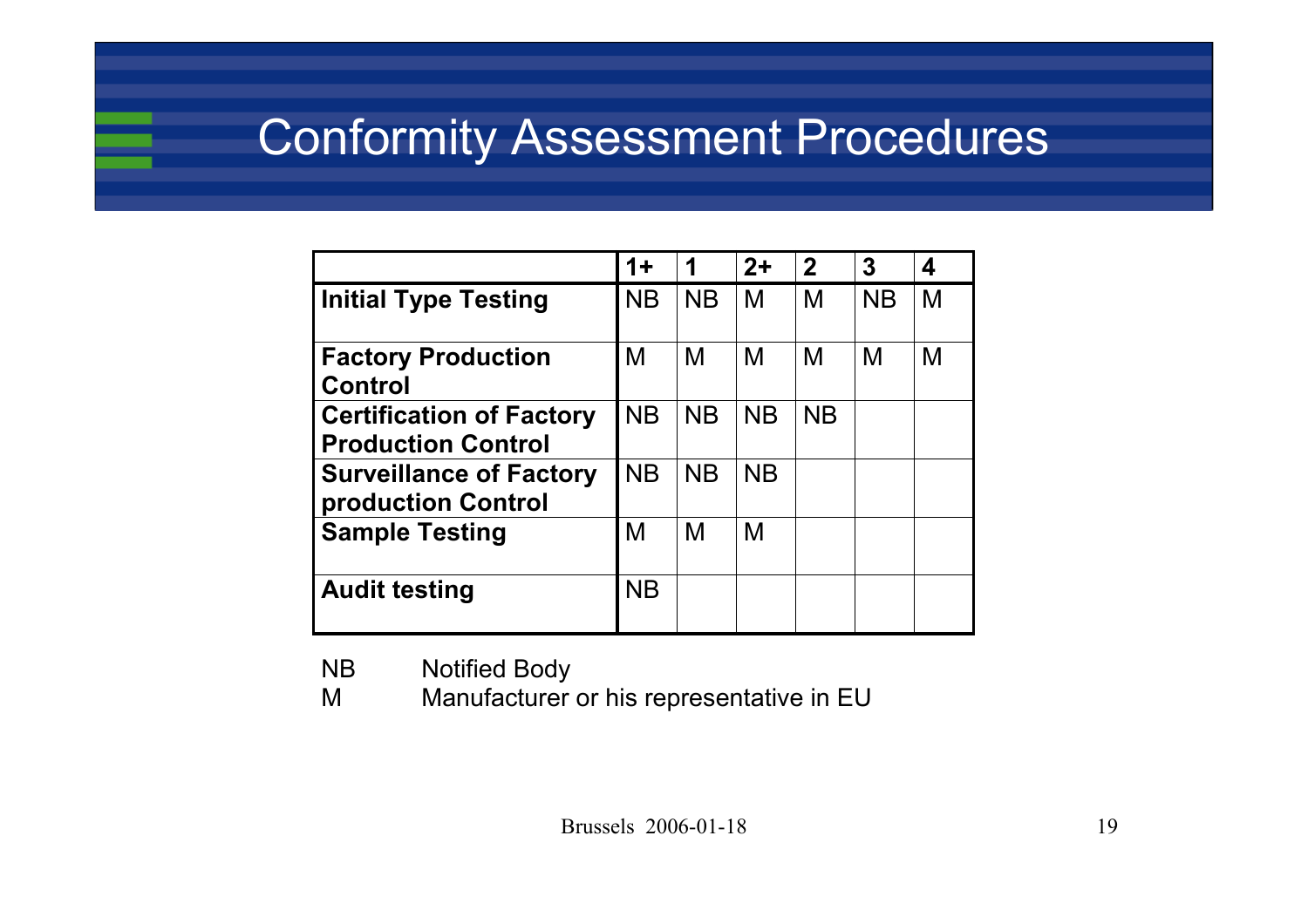## CE- Marking and Declaration



- Manufacturer
- Last two digits of the year the marking was affixed
- Product declaration of values for those characteristics which are listed in the technical specification

• EU certificate #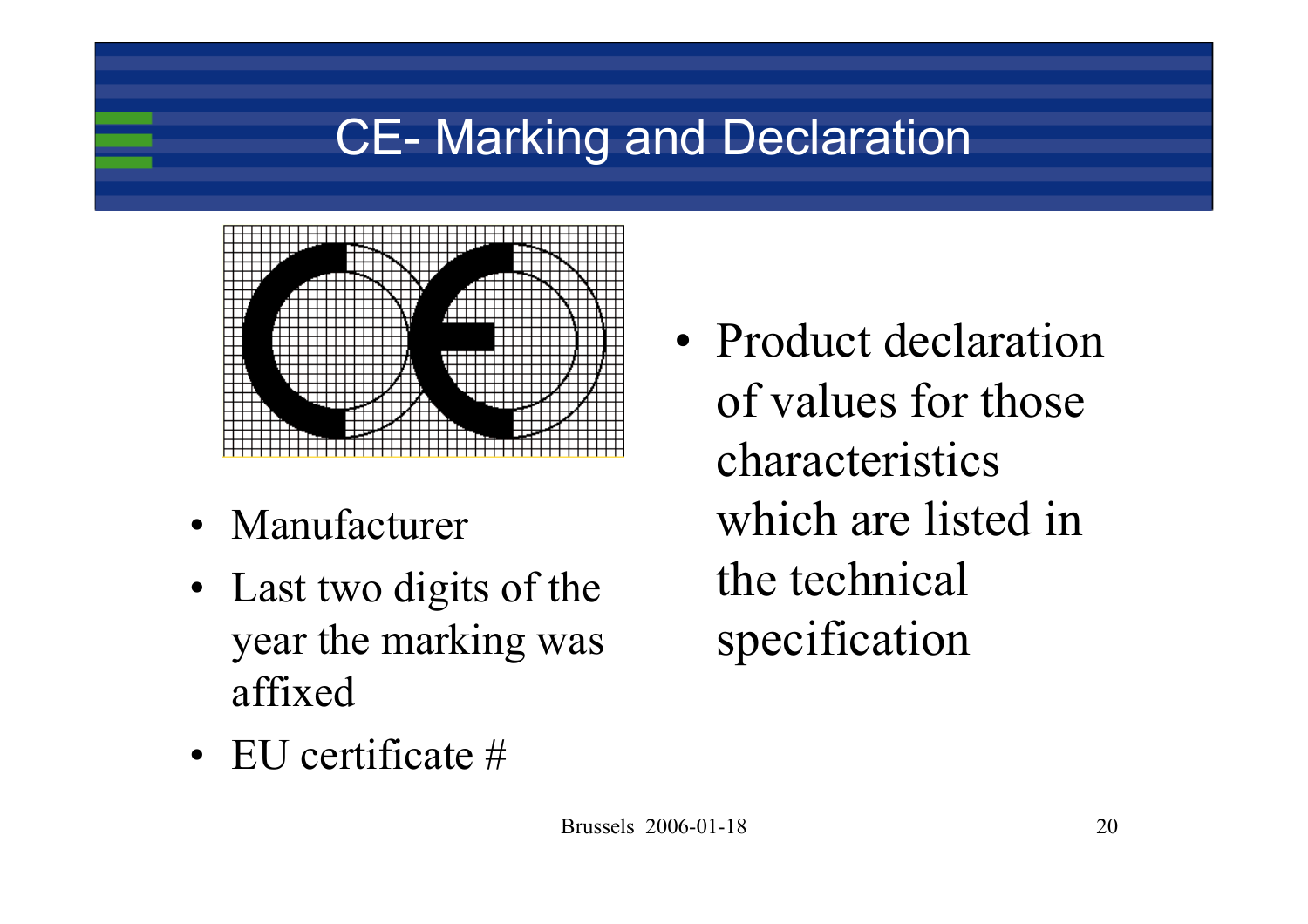### CPD Chapter VI

- Special Procedures before Technical Specifications are available
- Recognition in MS of destination of tests carried out in the MS of origin according to the rules in the MS of destination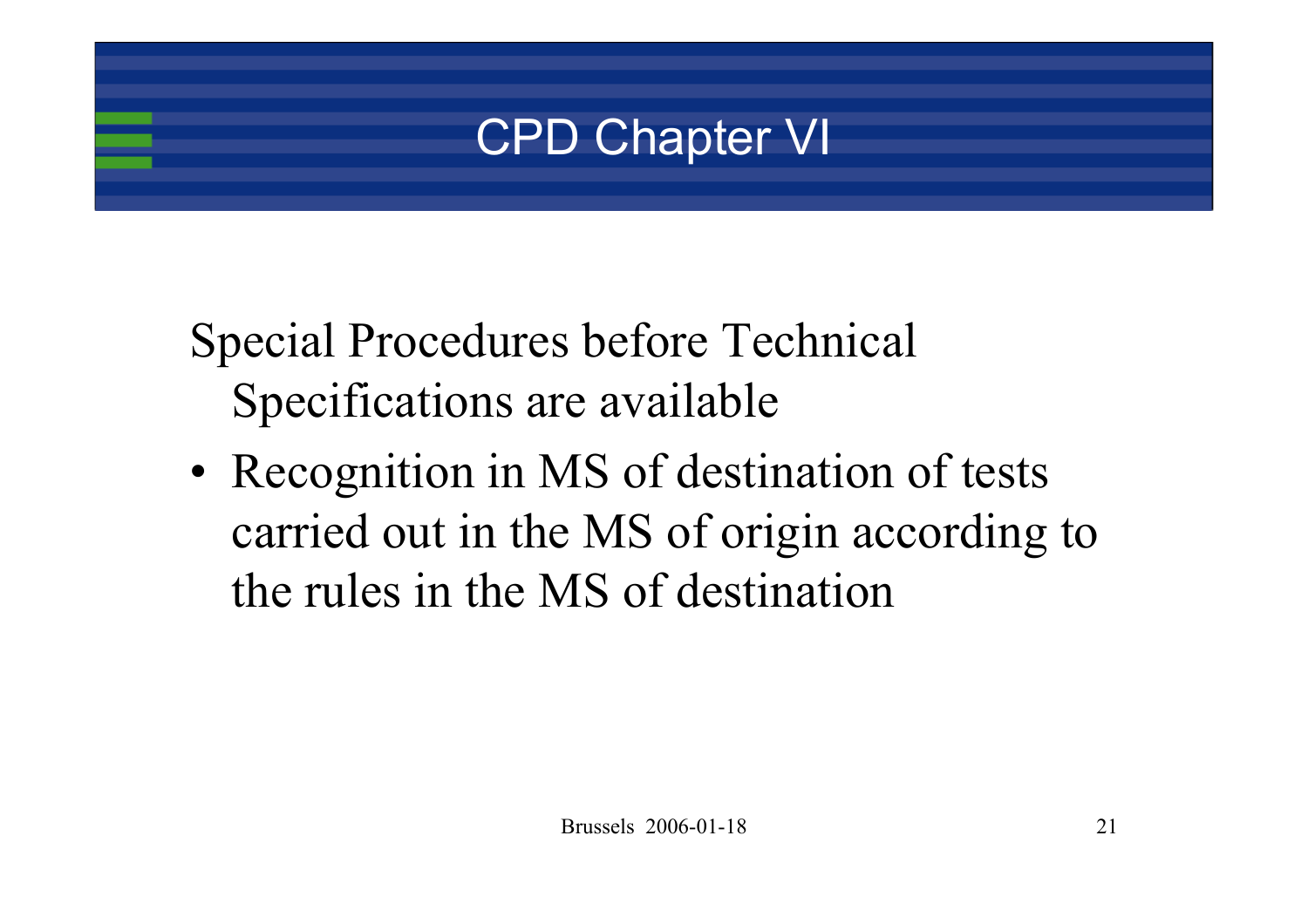## CPD Chapter VII + Annex III & IV

# Approved Bodies = **Notified Bodies**

- 3 functions defined at Annex III:3
- Minimum criteria at Annex IV
- Special notification (GP A)
- Acting on the European market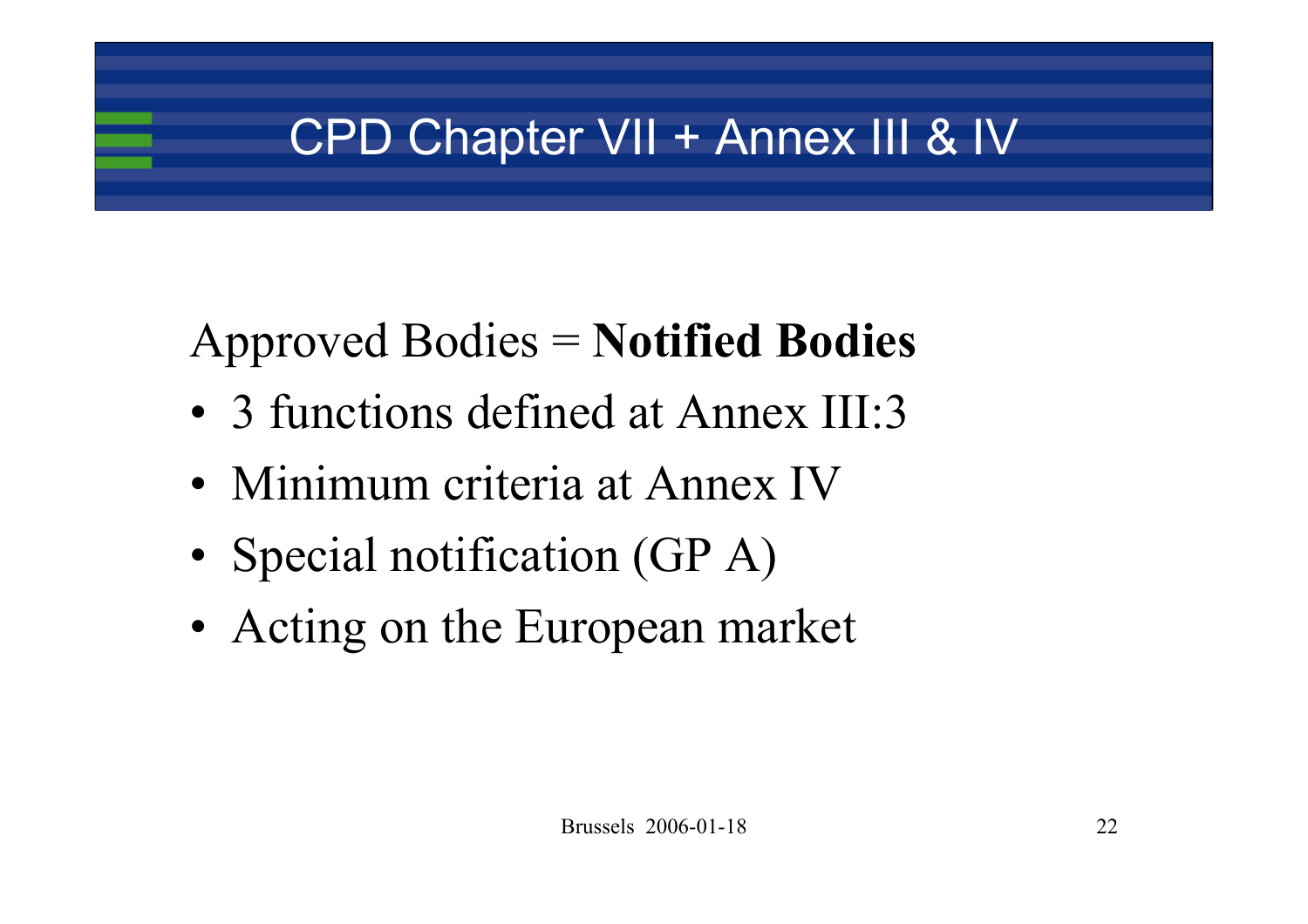# CPD Chapter VIII

#### **Standing Committee Construction** (SCC)

- Preparatory Group
- Commission expert groups
	- Fire
	- Regulated substances
	- Construction products in contact with drinking water
	- Eurocodes
- Group of Notified bodies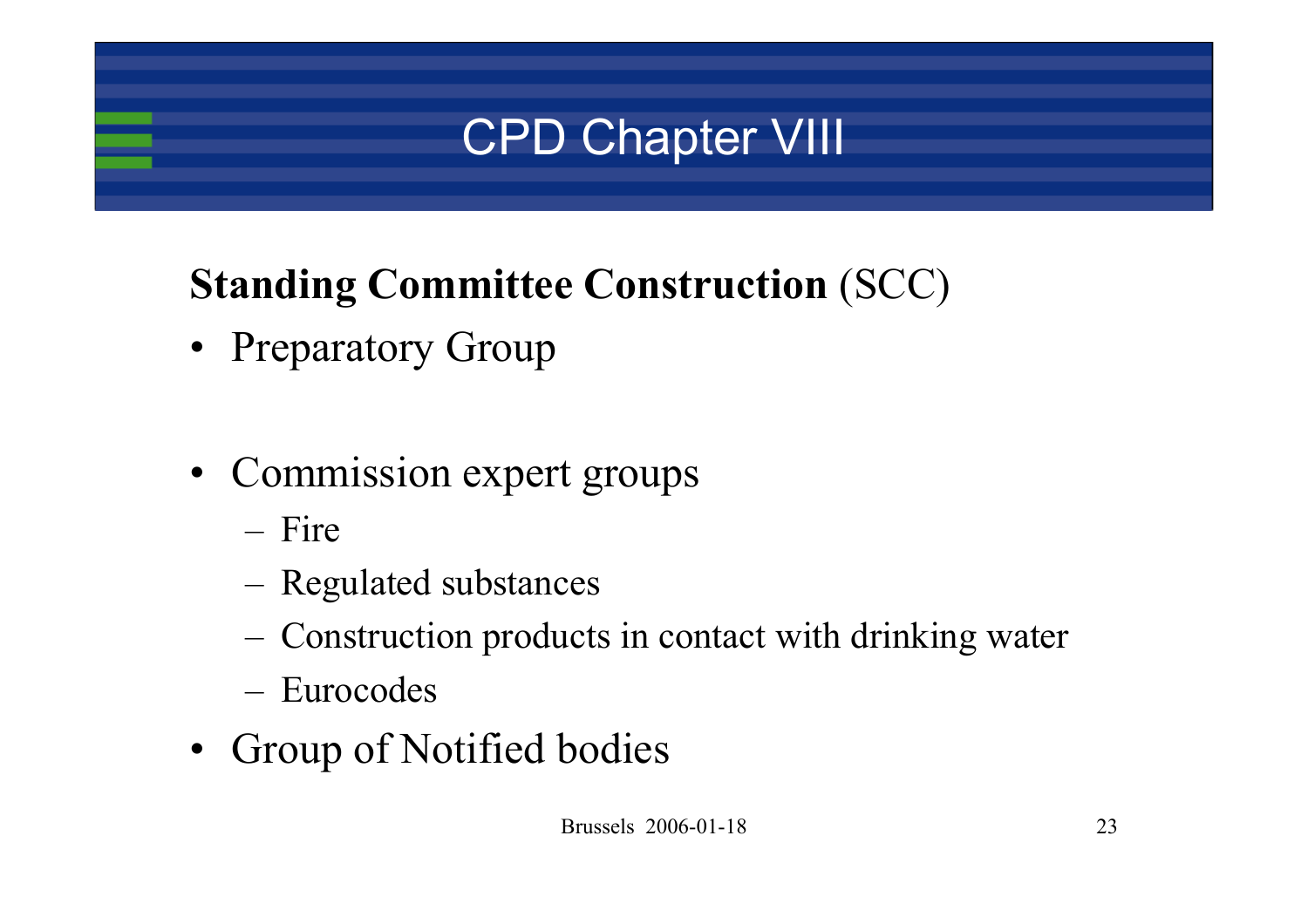

### Safeguard Clause

- Same as New Approach
- Withdrawal of incorrect products
- Notify the Commission
	- No cases so far
	- $\sim$ 20 infringement cases based on complaints and EC investigations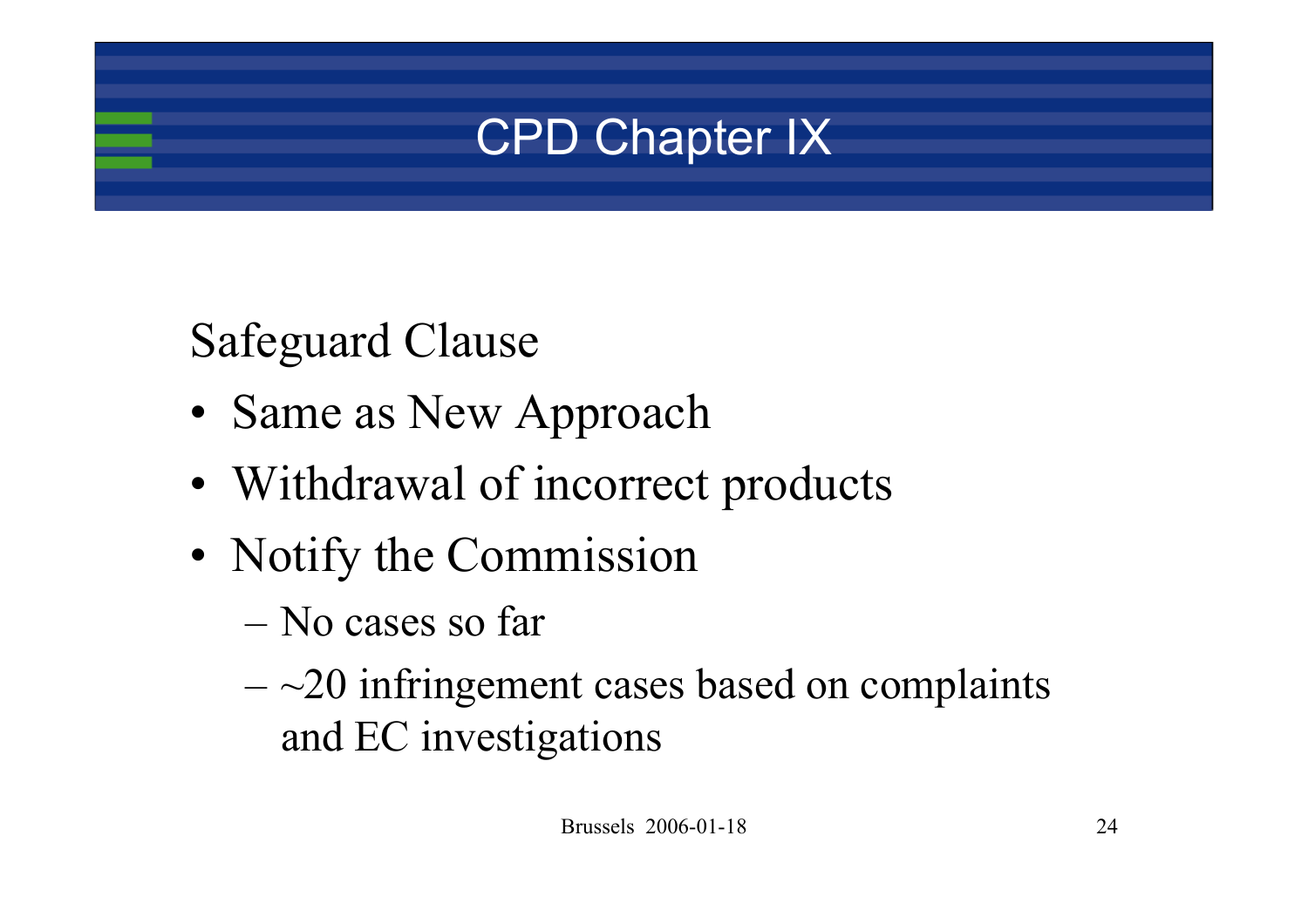

#### Final Provisions

- Bring legislation into force
- Notify the Commission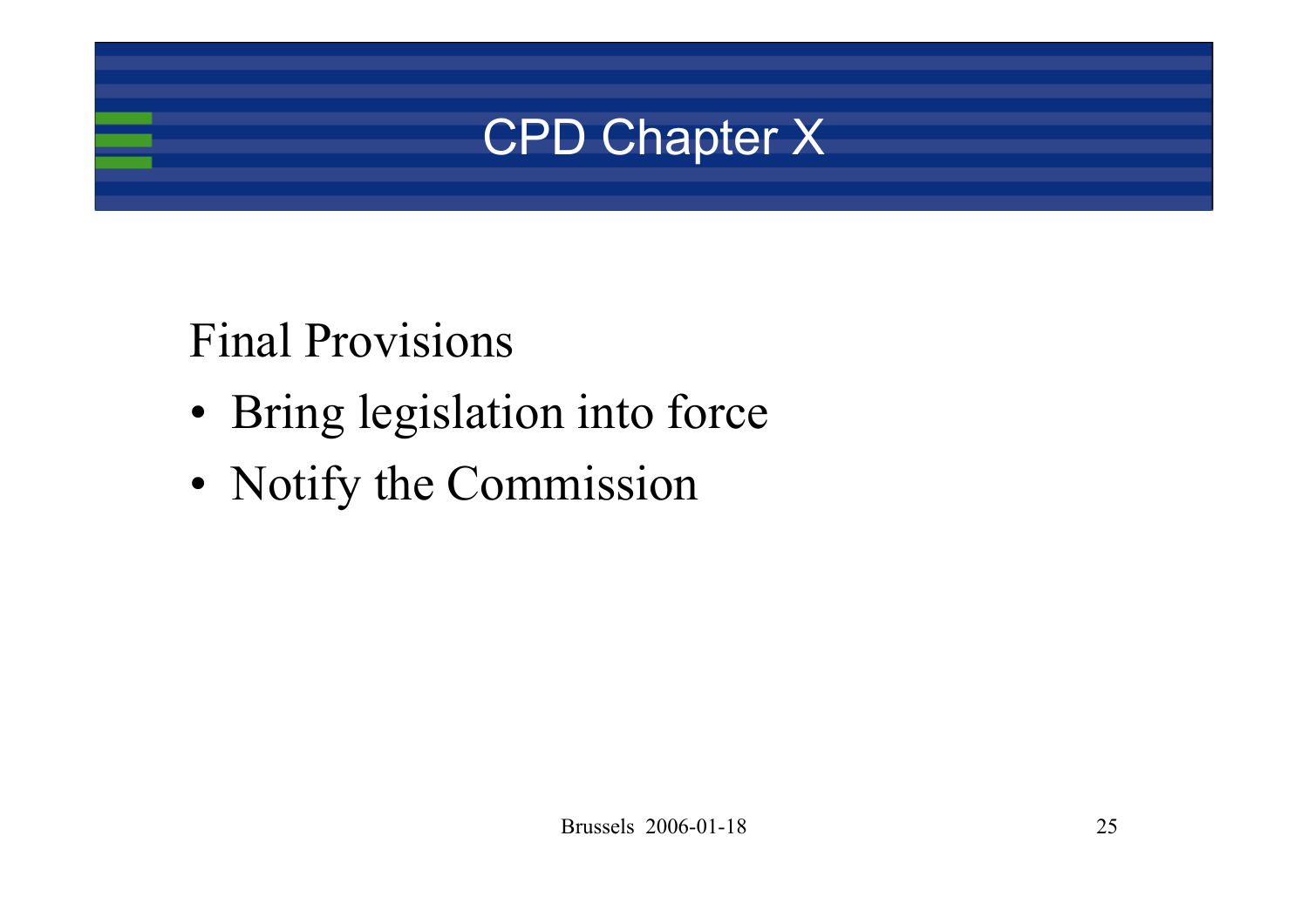

• Lots of useful information on how to understand the CPD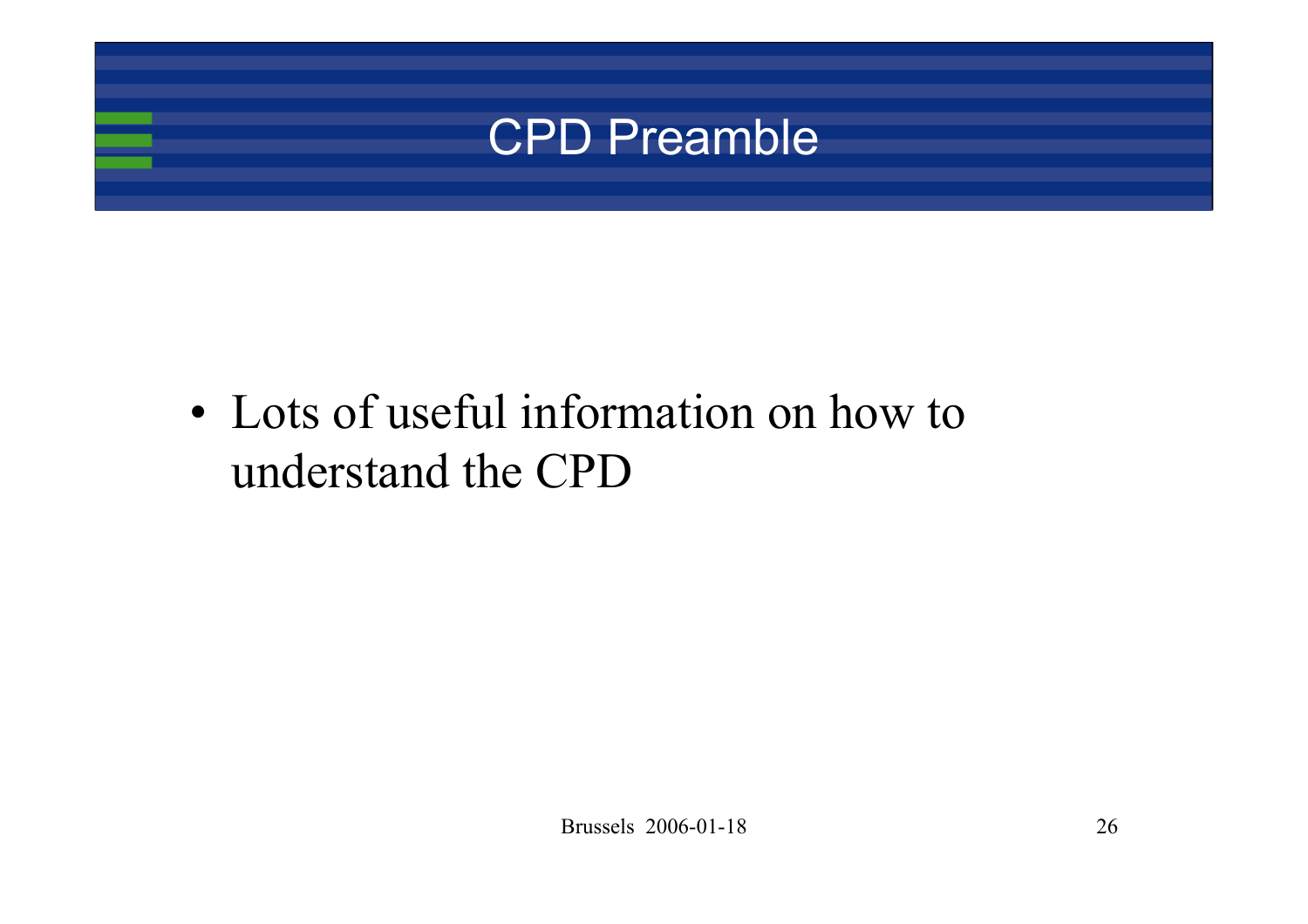## Guidance Papers

- **A -Designation of Approved Bodies**
- **B - Factory Production Control**
- **C - Kits And Systems**
- **D - CE Marking**
- **E - Levels And Classes**
- **F - Durability**
- **G - Reaction To Fire Classification**
- **H - Dangerous Substances**
- **I – Deviations from techn. specifications - Art 4(4)**
- **J - Transitional Arrangements**
- **K - Attestation of Conformity Systems and the role of Notified Bodies**
- **L – Use of EUROCODES**
- **M - Conformity Assessment under the CPD**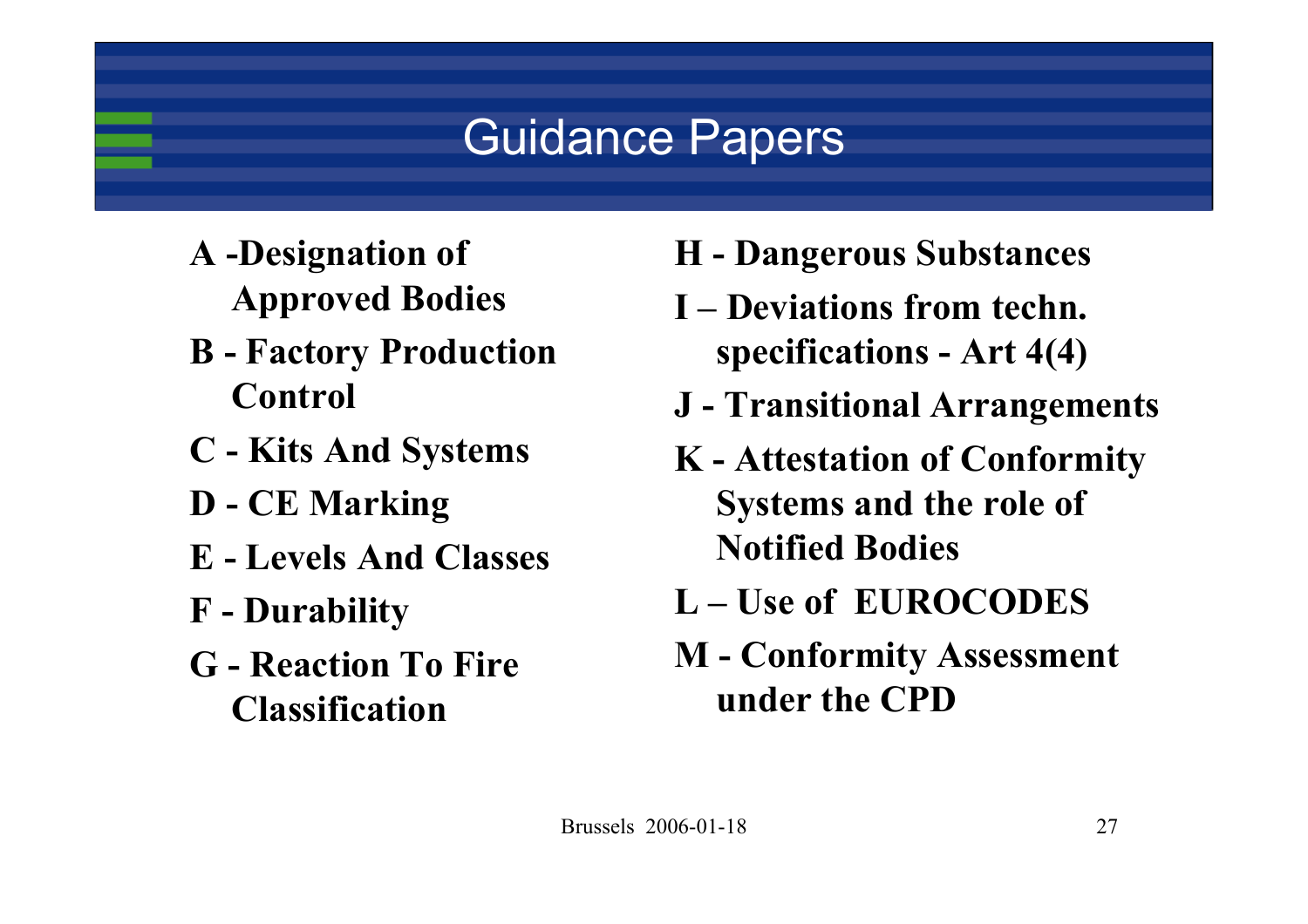### 3 Possible deviation from a hEN

- 1. Where a manufacturer ….has not applied or only applied in part a harmonized TS for products with limited risks for safety & variability, equivalence with the harmonized TS is established by initial type testing (ITT) (CPD Art 4.4)
- **>** $A_0C \#4 > 2\#3$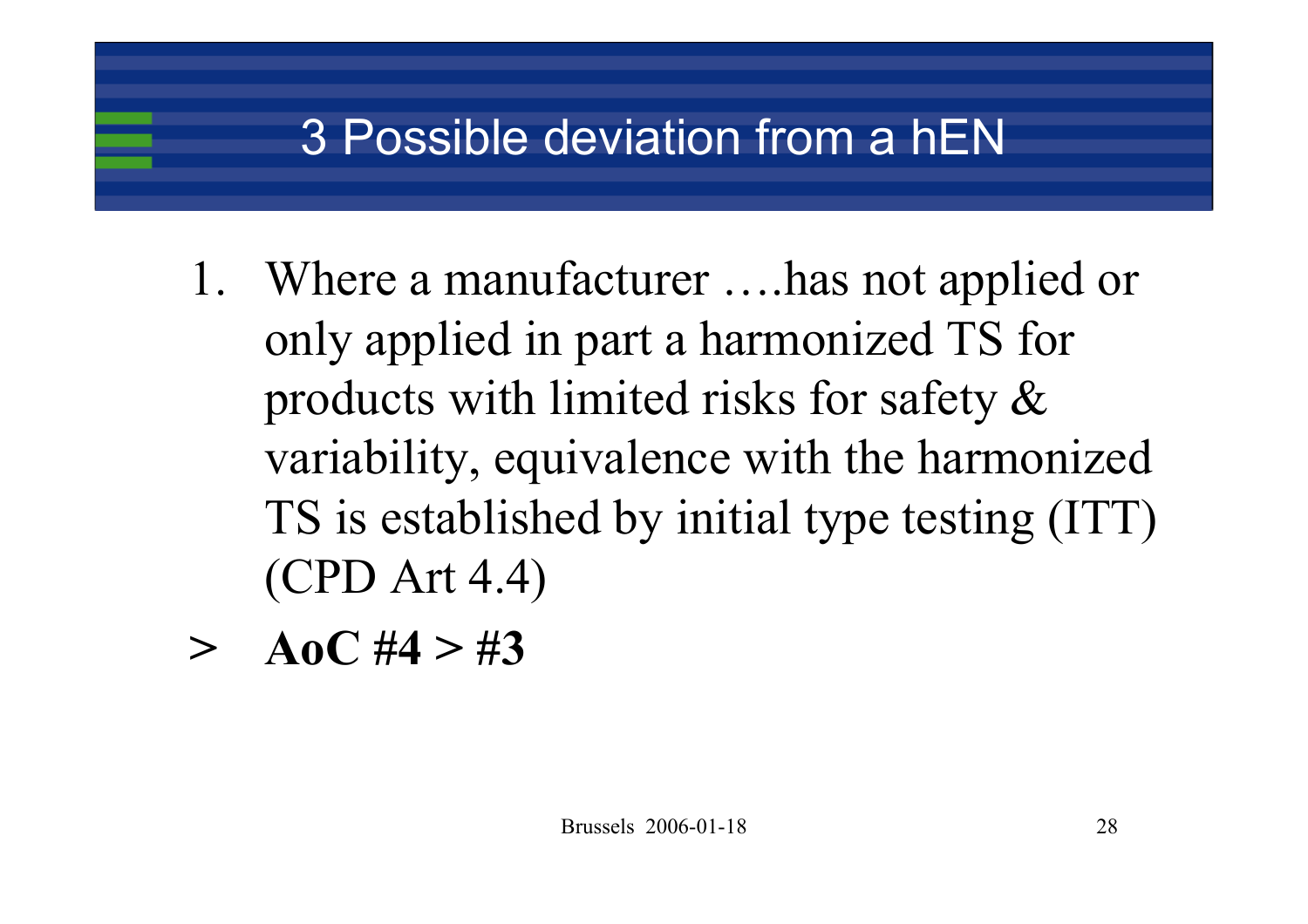#### Attestation of Conformity, Art 4.4

|                                                              | $1+$      | 1         | $2+$      | $\mathbf{2}$ | 3         | 4   |
|--------------------------------------------------------------|-----------|-----------|-----------|--------------|-----------|-----|
| <b>Initial Type Testing</b>                                  | <b>NB</b> | <b>NB</b> | M         | M            | <b>NB</b> | $M$ |
| <b>Factory Production</b><br><b>Control</b>                  | M         | M         | M         | M            | M         | M   |
| <b>Certification of Factory</b><br><b>Production Control</b> | <b>NB</b> | <b>NB</b> | <b>NB</b> | <b>NB</b>    |           |     |
| <b>Surveillance of Factory</b><br>production Control         | <b>NB</b> | <b>NB</b> | <b>NB</b> |              |           |     |
| <b>Sample Testing</b>                                        | M         | M         | M         |              |           |     |
| <b>Audit testing</b>                                         | <b>NB</b> |           |           |              |           |     |

NB Notified Body

M Manufacturer or his representative in EU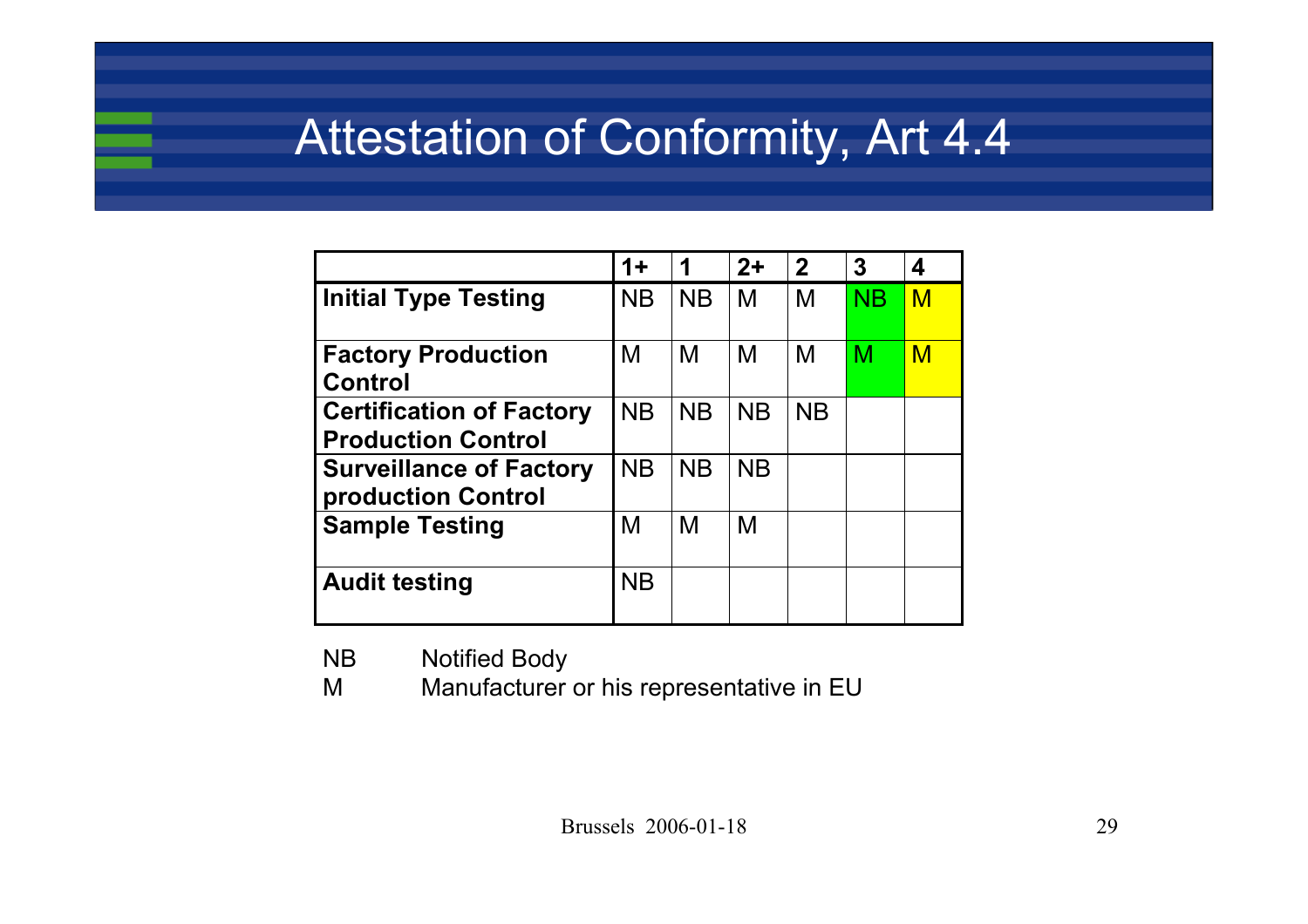## 3 Possible deviation from a hEN

2. Products differing significantly from harmonized standards (CPD Art 8.2 b) **> ETA**

- 3. Individual and non-series production (CPD Art 13.5)
- **> AoC #4**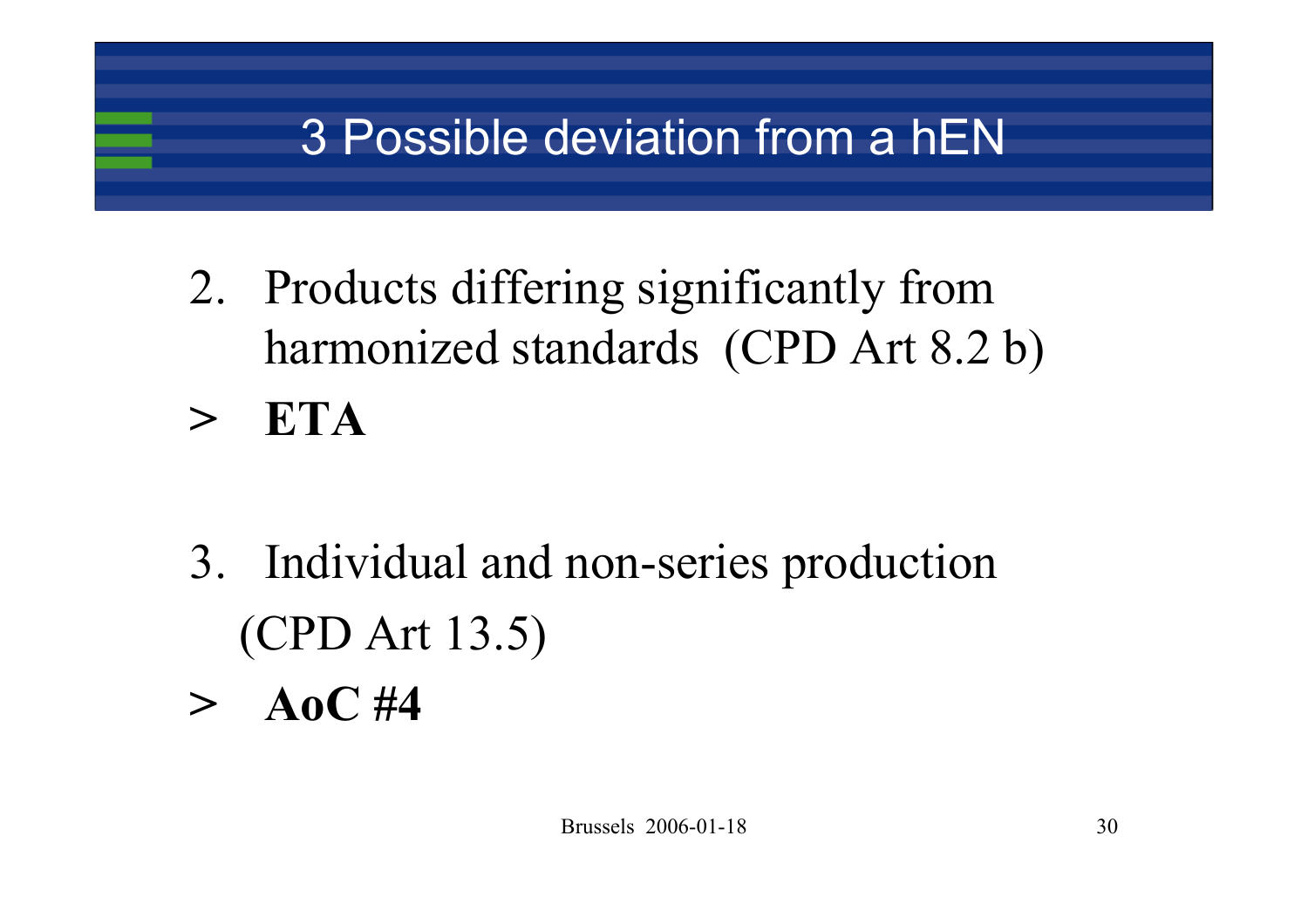#### Scope of the CE marking

|                  | <b>PRODUCTS</b>      | <b>WORKS</b>                           |
|------------------|----------------------|----------------------------------------|
| <b>MANDATORY</b> | <b>CE-Marking</b>    | <b>National Building</b><br>regulation |
| <b>VOLUNTARY</b> | <b>Quality Marks</b> | Contracts                              |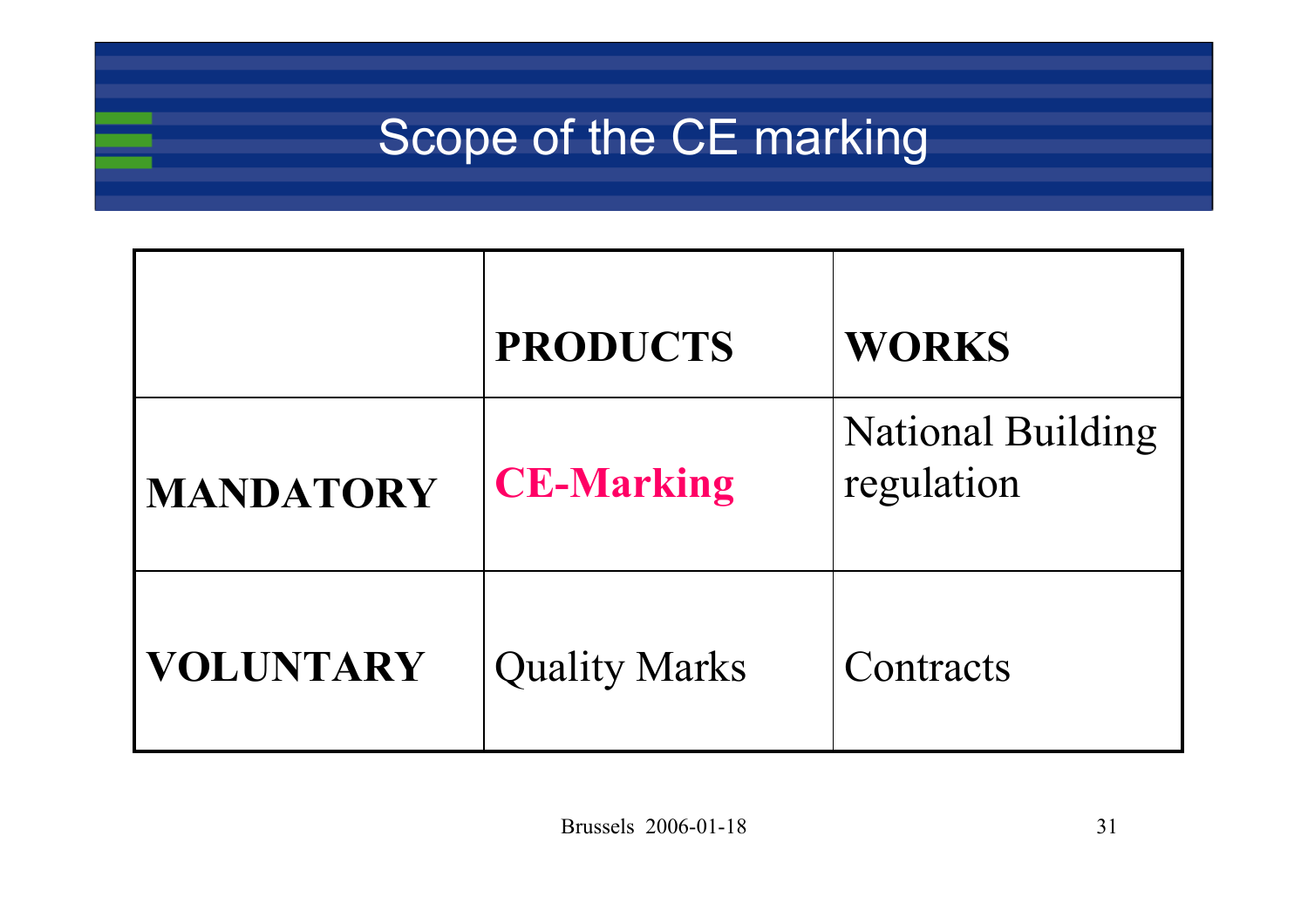## Management of the CPD Shared responsibilities

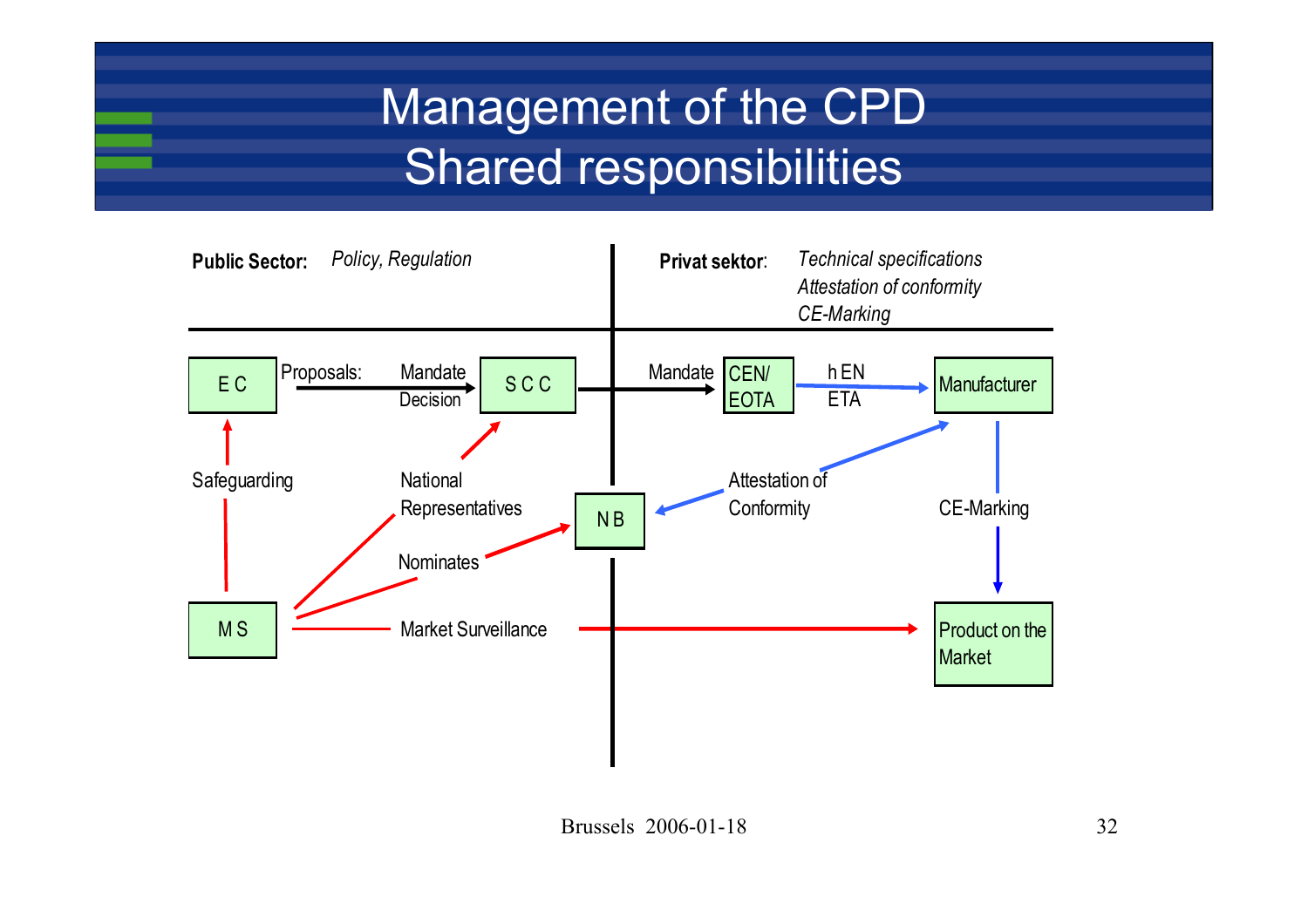#### Tasks before a product is placed on the market

- MSs to provide legislation, making CE Marking mandatory when possible and providing a relevant infrastructure
- National Standards Body and Approval Body to provide harmonized Technical Specifications based on European documents
- Notified Bodies to carry out Assessment for Attestation of Conformity, engaged by Manufacturer
- Manufacturer / importer / provider to take the responsibility for his product and the CE marking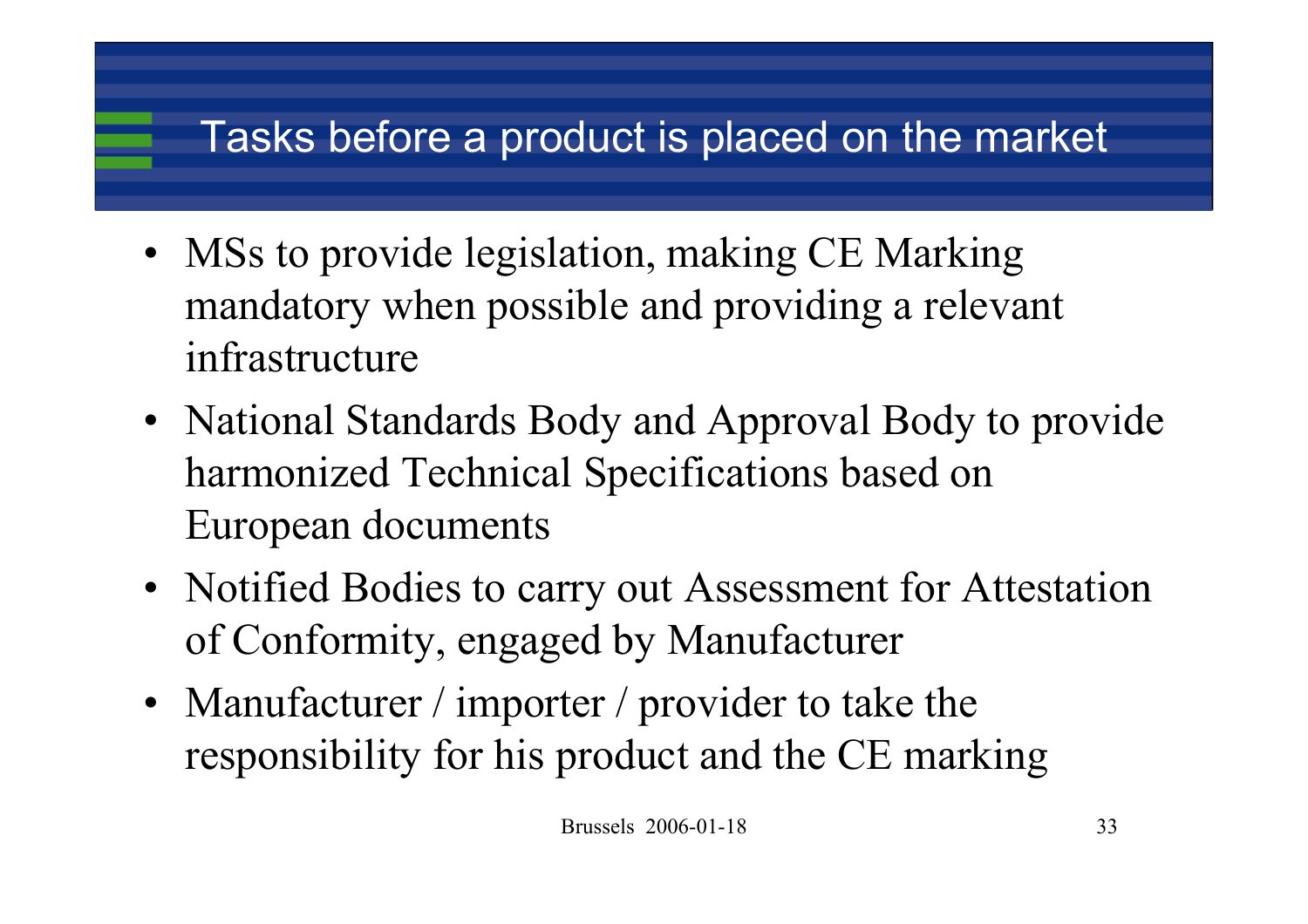#### Construction Products Market

|                                                              | <b>Authorities</b><br><b>National Building</b><br>Code based on the 6<br><b>ERs of the CPD</b> |                                                                    |
|--------------------------------------------------------------|------------------------------------------------------------------------------------------------|--------------------------------------------------------------------|
| <b>Manufacturers</b><br>provide<br><b>CE</b> marked products | <b>Design Eng &amp; Arch</b><br>prescribe<br><b>CE</b> marked products<br>for the intended use | <b>Contractors</b><br>buy and install<br><b>CE</b> marked products |
| Authorities<br>Market surveillance                           | Authorities<br><b>Building permit</b>                                                          | <b>Authorities</b><br>Building<br>surveillance                     |

Brussels 2006-01-18 34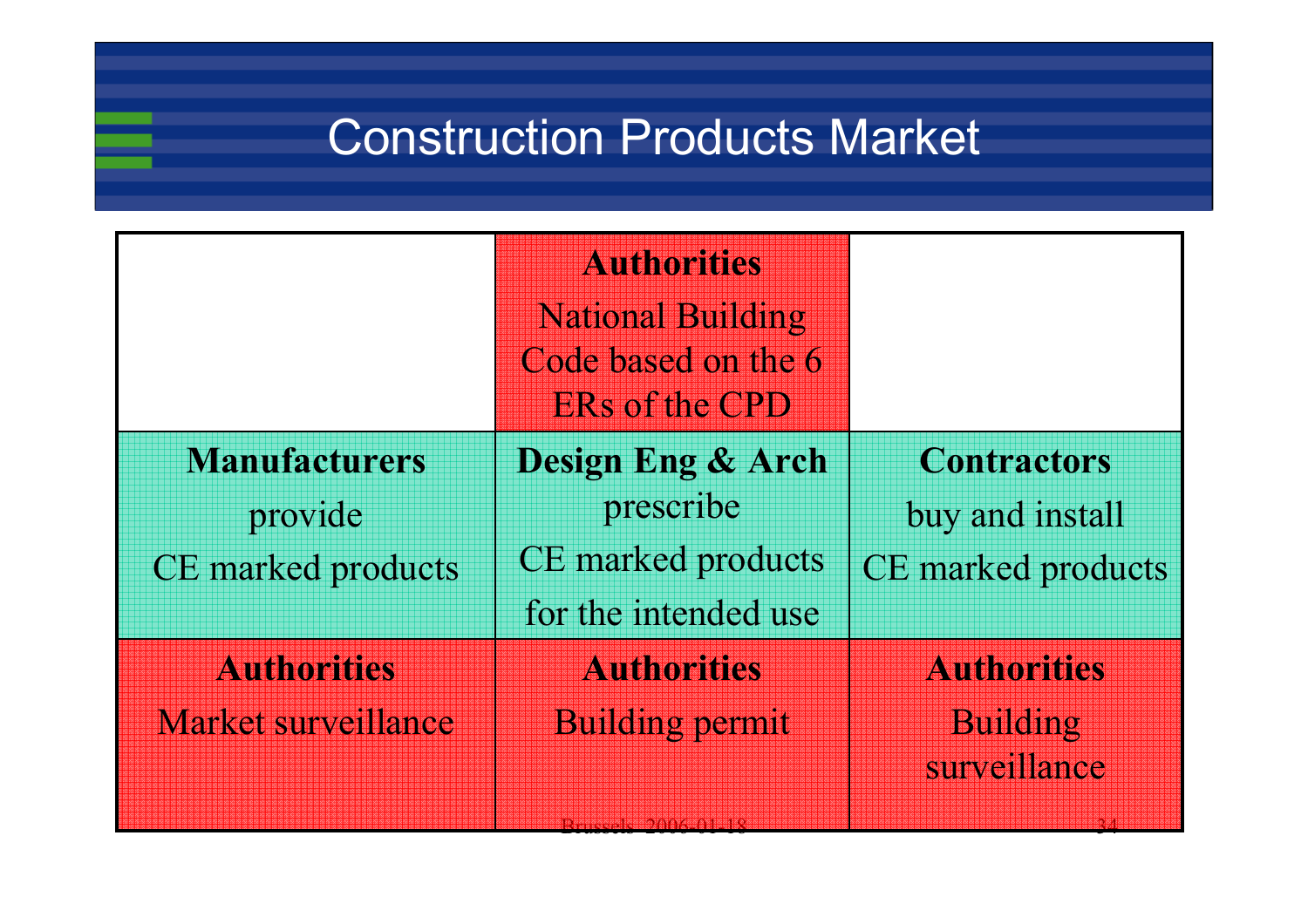#### Roles of the market players

- MSs to lay down safety requirements in the Building Code
- Manufacturers to provide CE marked products
- Architects and design engineers to prescribe products giving characteristics
- Contractors to select those products complying with regulatory, design and other contractual requirements and giving best value for money